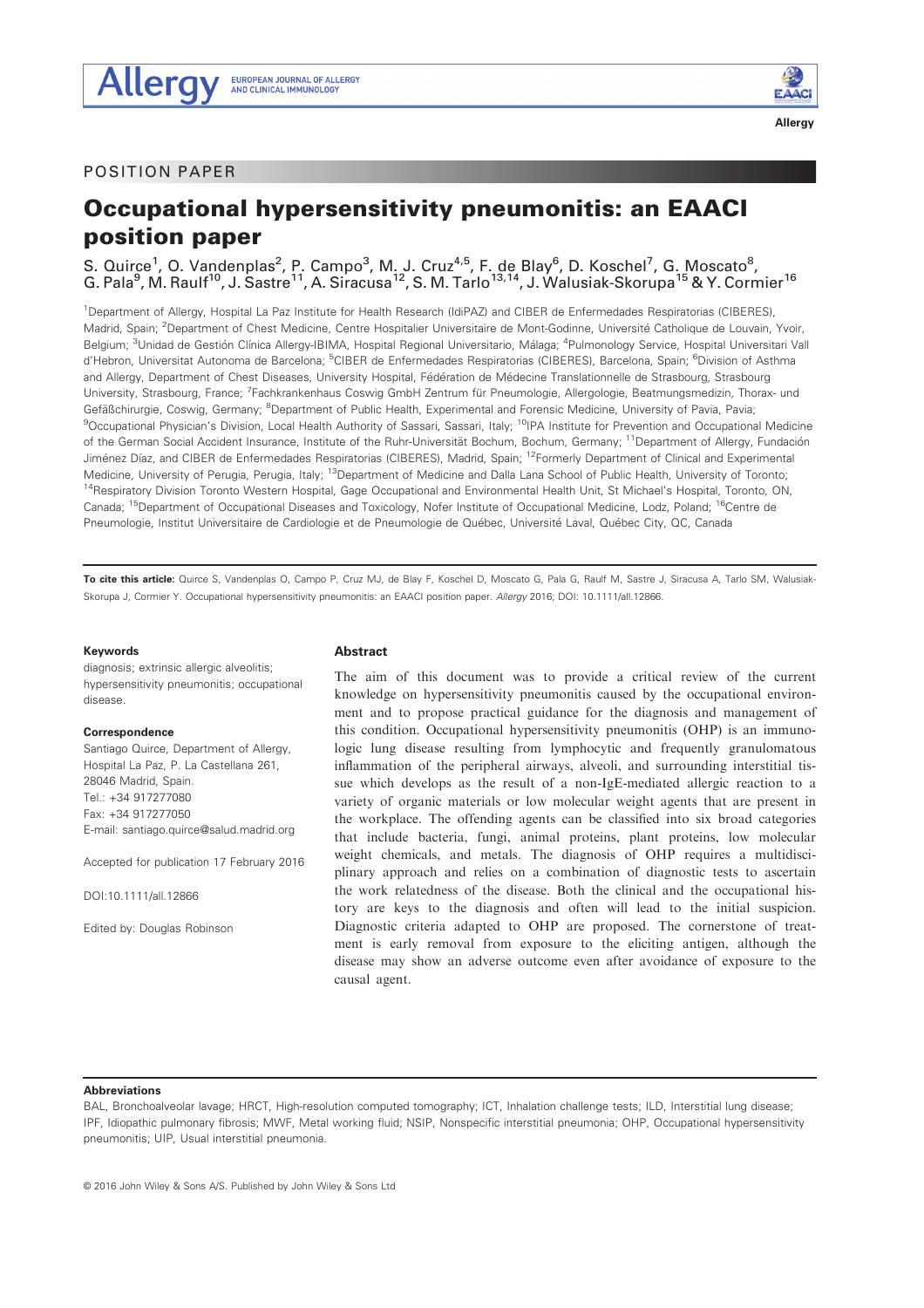## Key messages

- OHP manifests with a variable spectrum of clinical and radiologic findings that may mimic a wide range of lung diseases. The possibility of OHP should be considered in all cases of interstitial lung disease of unknown etiology and in patients with relapsing respiratory and flu-like symptoms that are work related.
- Establishing the diagnosis of HP and the causal role of the workplace is based on a combination of diagnostic tests and requires a multidisciplinary approach.
- Identification of the offending agent/source of exposure is crucial for establishing a diagnosis of OHP and providing evidence of a causal relationship between the disease and the work environment.
- Removal from exposure to the causal workplace agent is the recommended treatment of OHP, although the possibility of an adverse outcome has been described even after avoidance of exposure.
- Diagnosing a case of OHP should prompt to survey the remaining workforce to identify other potentially affected workers.

The occurrence of severe respiratory and systemic symptoms has been associated with a variety of inhaled organic antigens and reported under various descriptive terms such as 'farmer's lung', 'pigeon breeder's lung', or 'bird fancier's lung'. In 1960, Pepys first demonstrated the presence of precipitating antibodies directed against antigens derived from moldy hay in the serum of patients affected with 'farmer's lung' disease (1) and introduced the term 'extrinsic allergic alveolitis' to describe conditions that occur after exposure to various organic antigens (2). Because the disease is not only confined to the alveoli, but also involves the bronchioles (i.e. alveolobronchiolitis), the term 'hypersensitivity pneumonitis' (HP) is more appropriate and is currently most commonly used (3).

This report focuses on the various aspects of HP in the specific context of an occupational etiology. The objectives of the Task Force were (i) to provide a critical review of our current knowledge on HP caused by the occupational environment, and (ii) to propose an updated definition and practical guidance for the diagnosis and management of occupational HP (OHP).

# Methodology

The present document is the result of an expert consensus process based on a thorough review of the available literature conducted by an EAACI Task Force consisting of a panel of allergologists, occupational physicians, and pulmonologists. The online database PubMed was searched for published articles using the following terms: (work\* OR occupation\*) AND ("hypersensitivity pneumonitis" OR "extrinsic allergic alveolitis"). Data pertaining to the diverse aspects of OHP were critically reviewed, summarized, and discussed by the Task Force members. From the start, it was recognized that an evidence-based approach would not be possible because of the heterogeneous quality of published studies. Instead, a consensus was reached during two face-to-face meetings of the Task Force members and through an informal iterative process soliciting input from all panel members on draft documents.

### Definition

Based on the key features of the disease that were outlined by previous authors (4–11) and the EAACI nomenclature for allergic diseases (12), the following consensus definition is proposed: 'OHP is an immunologic lung disease with variable clinical presentation and outcome resulting from lymphocytic and frequently granulomatous inflammation of the peripheral airways, alveoli, and surrounding interstitial tissue which develops as the result of a non-IgE-mediated allergic reaction to a variety of organic or low molecular weight agents that are present in the work environment'.

# Classification

HP is a complex dynamic clinical disorder that varies in its initial presentation and clinical course. The clinical presentation of HP has classically been categorized as acute, subacute, and chronic depending on the condition of exposure and other clinical features (4). However, it is now widely acknowledged that there may be considerable overlap among these three clinical syndromes. The international HP Study Group performed a cluster analysis of 168 patients with HP (8, 13) and identified two phenotypes of patients. The patients in one cluster were characterized by more recurrent systemic symptoms (chills, body aches) and normal chest radiographs than those in the second cluster who showed significantly more clubbing, hypoxemia, a restrictive pattern on pulmonary function tests, and fibrosis on HRCT scan. Hence, this study demonstrates that subacute HP is particularly difficult to identify, and the classification of HP should be restricted to two phenotypes as summarized in Table 1.

## Causal agents

A large number of occupational agents/antigens have been described as potential causative agents of HP in a wide variety of occupations. These offending agents can be classified into six broad categories that include bacteria, fungi, animal (glyco)proteins, plant (glyco)proteins, low molecular weight chemicals, and metals (Table 2). Using a quantitative structure–activity relationship (QSAR) model, it was found that chemicals causing OHP tend to have a higher predicted asthma hazard, are more lipophilic, and are more likely to be protein cross-linkers than those causing occupational asthma (14).

As working practices have changed, some causes of OHP have markedly declined (e.g. farmer's lung) while new agents/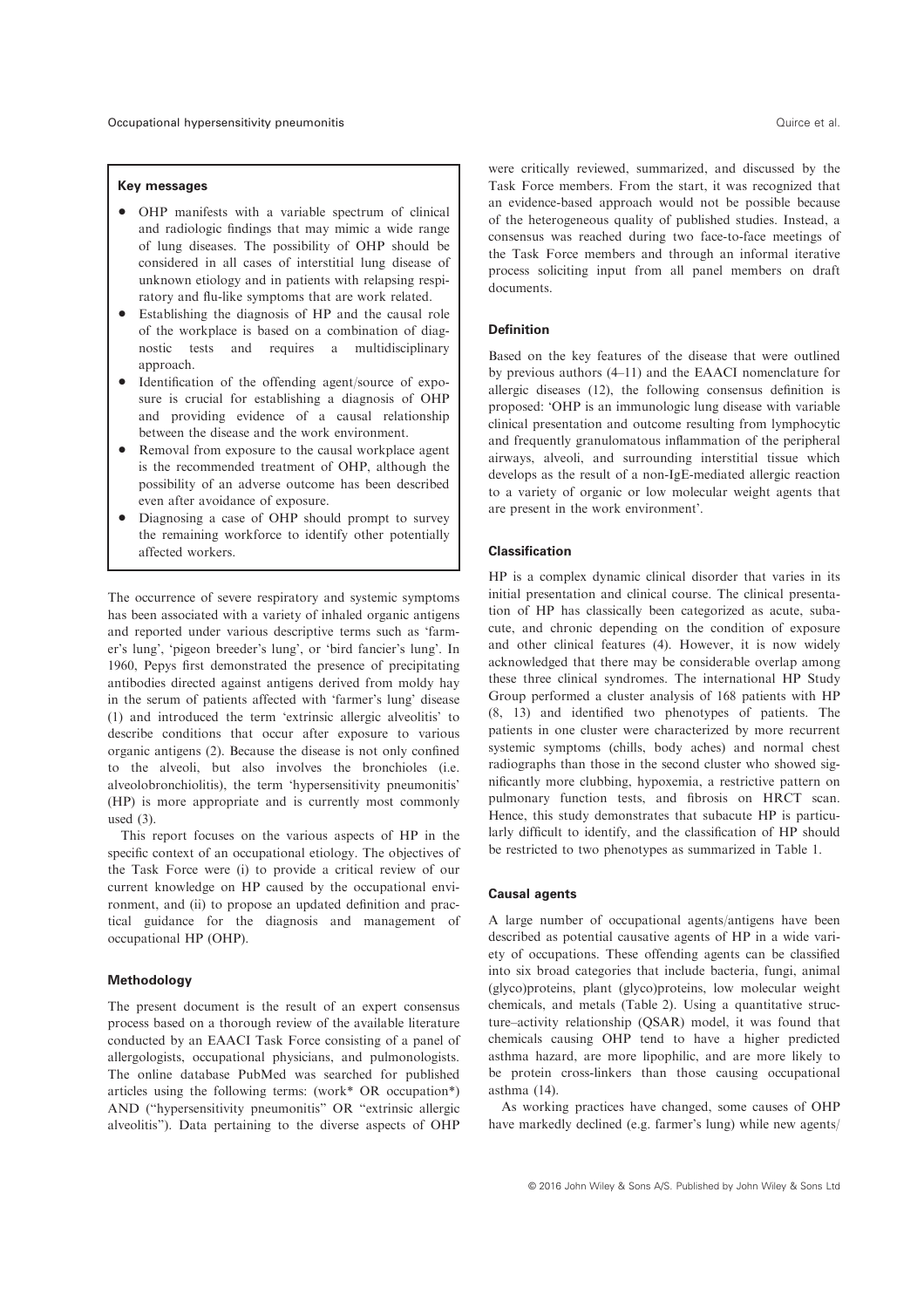| Characteristics                       | Acute/subacute OHP                                                                                                          | Chronic OHP                                                                                                                                    |
|---------------------------------------|-----------------------------------------------------------------------------------------------------------------------------|------------------------------------------------------------------------------------------------------------------------------------------------|
| Exposure to causal<br>antigen at work | Intermittent high-level exposure (e.g. farmers)                                                                             | Continuous low-level exposure<br>(e.g. bird breeders)                                                                                          |
| Onset of symptoms                     | 2-9 h after exposure; may evolve to gradually<br>increasing symptoms over days to weeks                                     | Insidious, over weeks to months                                                                                                                |
| Nature of symptoms                    | Cough and dyspnea, but predominantly influenza-like symptoms                                                                | Progressive symptoms (dyspnea, cough, and<br>weight loss), sometimes punctuated by<br>intermittent attacks of symptoms or slowly<br>increasing |
| Physical signs                        | Fever                                                                                                                       | Inspiratory crackles; cyanosis; digital clubbing;<br>cor pulmonale                                                                             |
| Outcome                               | Symptoms peak within 6–24 h after exposure; last hours to days;<br>and recur on re-exposure; may progress to severe dyspnea | End-stage fibrotic disease and/or emphysema;<br>exacerbations may occur despite avoidance of<br>exposure                                       |

Table 1 Proposed classification of occupational hypersensitivity pneumonitis

Classification derived and adapted from the cluster analysis of the HP Study Group (13).

exposures are emerging (15). In the last decades, metal working fluids (MWF) have been frequently implicated as a causative agent of HP among machine operators (16, 17). Mycobacterium immunogenum has been identified as the presumed etiological agent in a number of HP due to MWF, but in most instances the causative agent(s) remained uncertain (16, 17). Aerosolized water containing various species of bacteria, mycobacteria, and fungi generated by ultrasonic humidifiers, air conditioners, hot tubs, steam irons, waterdamaged offices, and water-related pursuits in general (e.g. swimming pools, hydroponic cultivation) has been increasingly implicated as causing OHP (15). Awareness of new causal agents is important in helping clinicians to suspect possible causes of OHP.

# Epidemiology

The burden of OHP in the general population is unknown, but HP in general is considered a rare disease with an estimated incidence of ~0.9 cases per 100 000 person-years for the period 1991–2003 (18). Population-based registries reported that HP accounted for 1.5–12% of incident cases of interstitial lung diseases (ILDs) during the 1990s (19).

The reported prevalence rates for OHP have been greatly affected by the diagnostic criteria used for defining the disease (5). The prevalence estimates derived from questionnaires were 3–6 times higher than the figures based on a questionnaire combined with the presence of specific IgG antibodies among farmers (20, 21) and pigeon breeders (22, 23). A case definition based on the predictive value of symptoms and results of diagnostic procedures has been recently developed and may be useful for assessing workers with suspected OHP (24).

A number of cross-sectional surveys have assessed the prevalence of OHP in various high-risk occupations. The estimated prevalence rates of OHP ranged from 1.3% to 12.9% (20, 21, 25–27) among farmers and from 8.0% to 10.4% among pigeon breeders (22, 23). The few published cohort studies of OHP reported incidence rates of 2–5 cases per 10 000 farmers per year during the 1980s (28, 29). Cross-sec-

tional studies provided prevalence estimates in various highrisk workforces, such as workers exposed to tobacco (5.2%) (30), mollusk shells (23%) (31), isocyanates (0.9–4.7%) (32, 33), contaminated air conditioner (15%) (34), swimming pools (27%) (35), and MWF (5.6%) (16). These figures, however, usually come from reports of outbreak investigations, and it should be borne in mind that this condition often occurs in time- and place-limited 'epidemics'.

There is a lack of recent data on the incidence of OHP. Data from the German statutory accident insurance institutions covering approximately 40 million active workers show that an average of 14 new cases of OHP were recognized annually over the period 2000–2013. The etiological agents were molds and fungi in 45.9% of the cases, plant-derived materials (15.6%), animal hair and feathers (15.7%), bacteria, bacterial components, and other microorganisms (10.8%), unspecified organic dusts (1.6%), isocyanates (0.5%), and miscellaneous products (10.4%) (M. Raulf, personal communication). In France (~30.5 million active workers), an average of 29 new cases of OHP were allowed compensation annually over the period 2005–2012, of whom 80% were self-employed workers, mainly from the agricultural sector (J.C. Dalphin and J.J. Laplante, personal communication). In Finland  $(\sim 2.45$  million active workers), an average of 30 new cases of OHP were compensated annually and reported to the Finnish Register of Occupational Diseases over the same period (H. Suojalehto, personal communication). Ninety-eight percent of these cases were attributed to molds.

## Risk factors

Epidemiological studies have documented a relationship between exposure to organic antigens—most often assessed qualitatively—and the level of serum-specific IgG antibodies against these antigens (22, 23, 36, 37) and/or the prevalence of HP (22, 26, 38). Nevertheless, it remains uncertain why only a small proportion of exposed workers develop HP. Genetic susceptibility to HP has been associated with the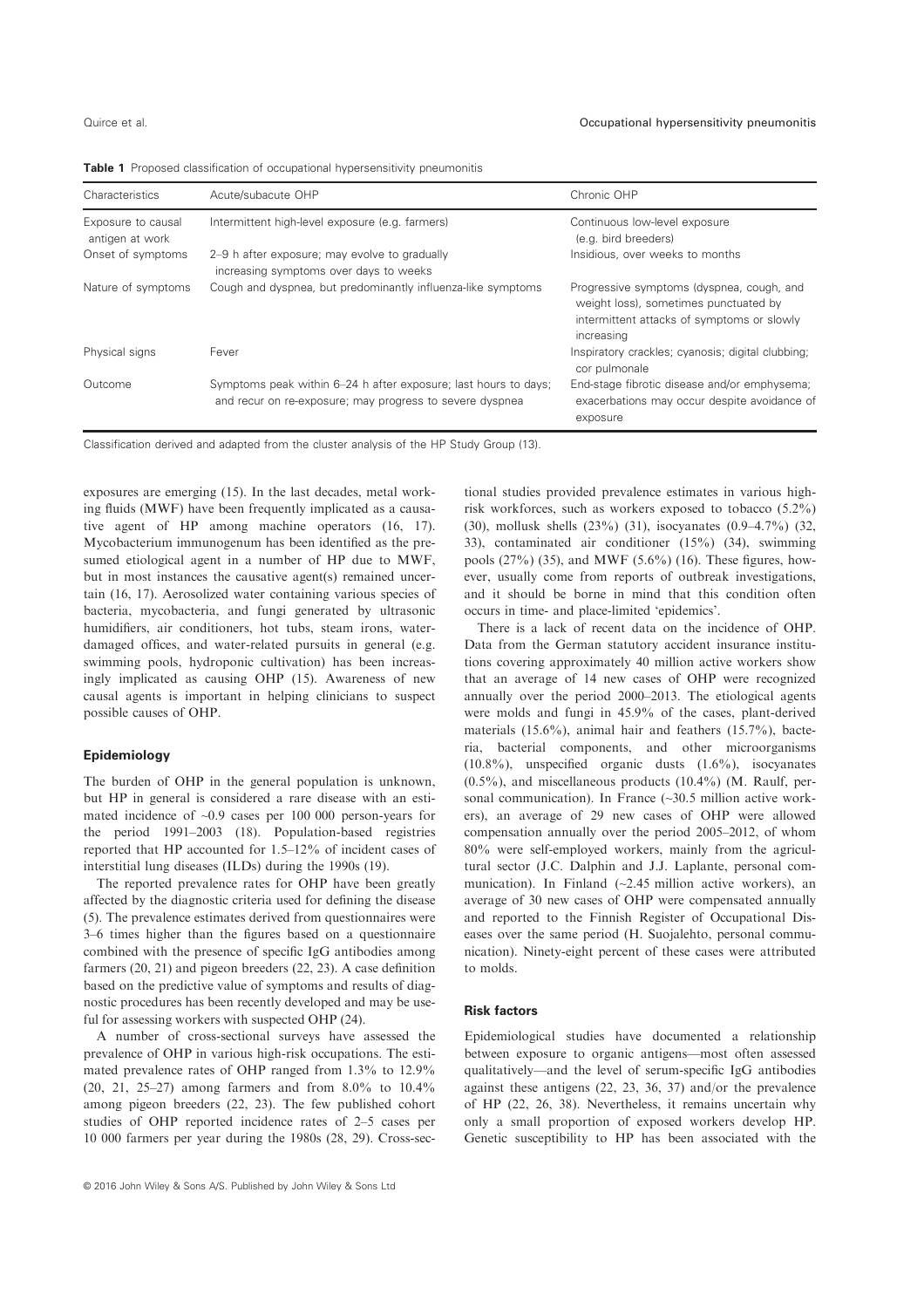#### Occupational hypersensitivity pneumonitis **Quirce et al. Quirce et al. Quirce et al.**

|  |  | Table 2 Principal agents causing occupational hypersensitivity pneumonitis |  |
|--|--|----------------------------------------------------------------------------|--|
|  |  |                                                                            |  |

| Categories               | Agents                                               | Examples of jobs and occupational exposures                                                          |
|--------------------------|------------------------------------------------------|------------------------------------------------------------------------------------------------------|
| Bacteria                 | Thermophilic actinomycetes                           | Farmers; bagasse workers; mushroom workers,<br>potato riddlers, compost workers, ventilation systems |
|                          | Lichtheimia corymbifera                              | Farmers                                                                                              |
|                          | Acinetobacter, Ochrobactrum                          | Metal working fluids                                                                                 |
|                          | Streptomyces albus                                   | Compost workers                                                                                      |
|                          | Klebsiella oxytoca                                   | Humidifiers                                                                                          |
|                          | Bacillus subtilis enzymes                            | Detergent industry                                                                                   |
|                          | Mycobacterium avium complex and other                | Spa workers                                                                                          |
|                          | nontuberculous mycobacteria                          |                                                                                                      |
|                          | Mycobacterium immunogenum                            | Metal working fluids, machine operators                                                              |
| Fungi                    | Alternaria alternata                                 | Humidifiers, wood workers                                                                            |
|                          | Aspergillus spp.                                     | Stucco workers, tobacco growers, malt workers                                                        |
|                          | Trichosporon cutaneum                                | Summer-type HP                                                                                       |
|                          | Penicillium glabrum                                  | Cork workers                                                                                         |
|                          | Pencillium roqueforti                                | Cheese workers                                                                                       |
|                          | Penicillium verrucosum                               | Food processors                                                                                      |
|                          | Penicillium camemberti                               | Food processors                                                                                      |
|                          | Penicillium citreonigrum                             | Peat moss processing workers                                                                         |
|                          | Cryptostroma corticale                               | Maple bark strippers, florists                                                                       |
|                          | Botrytis cinerea                                     | Wine makers                                                                                          |
|                          | Mucor stolonifer                                     | Paprika slicers                                                                                      |
|                          | Rhodotorula                                          | Humidifiers                                                                                          |
|                          | Various mushrooms: Shiitaki, Bunashimeji, Pleurotus, | Mushroom workers                                                                                     |
|                          | Pholiota, Shimeji, Agaricus                          |                                                                                                      |
| Enzymes                  | Phytase, subtilisin                                  | Animal feeding, cleaners                                                                             |
| Animal & insect proteins | Avian serum and feather proteins                     | <b>Bird breeders</b>                                                                                 |
|                          | Rat serum proteins                                   | Laboratory workers                                                                                   |
|                          | Pearl                                                | Pearl industry                                                                                       |
|                          | Mollusk shell                                        | Nacre industry                                                                                       |
|                          | Silk                                                 | Textile workers                                                                                      |
|                          | Carmine                                              | Food and cosmetic industry                                                                           |
|                          | Sitophilus granarius                                 | Farmers                                                                                              |
| Plant proteins           | Tiger nut                                            | Food processors                                                                                      |
|                          | Legumes (e.g. soy)                                   | Food processors                                                                                      |
|                          | Malt                                                 | Food processors                                                                                      |
|                          | Alginate                                             | Seaweed workers                                                                                      |
|                          | Woods: ramin, pine                                   | Wood workers                                                                                         |
|                          | Esparto dust                                         | Stucco workers                                                                                       |
| Low molecular            | Diisocyanates                                        | Chemical and polyurethane industry, painters                                                         |
| weight chemicals         | Acid anhydrides                                      | Plastic workers, aircraft industry                                                                   |
|                          | Acrylate compounds                                   | Dental technicians                                                                                   |
|                          | Triglycidyl isocyanurate                             | Painters (powder paint)                                                                              |
|                          | Pharmaceutical agents: penicillins, cephalosporins   | Pharmaceutical industry                                                                              |
|                          | Dimethyl phthalate and styrene                       | Yacht manufacturing                                                                                  |
| Metals                   | Cobalt                                               | Hard-metal workers                                                                                   |
|                          | Zinc                                                 | Smelters                                                                                             |
|                          | Zirconium                                            | Ceramic workers                                                                                      |

following: (i) polymorphisms of the major histocompatibility complex (MHC) class II molecules HLA-DR and DQ; (ii) the promoter region in the TNF-alpha gene; (iii) the immunoproteasome catalytic subunit PSMB8 which participates in the degradation of proteins into peptides for presentation by the MHC class I molecules; and (iv) the transporter associated with antigen processing (TAP)-1 gene for MHC class I molecules, whereas polymorphisms in the tissue inhibitor of metalloproteinase (TIMP)-3 promoter region may protect against the development of HP as reviewed in (10). Conversely, smoking has been consistently associated with a lower prevalence of specific IgG antibodies to organic antigens and clinical HP as compared to nonsmokers (20, 26). This protective effect of smoking has been attributed to nicotine which may affect macrophage and lymphocyte function. A promoting role of extrinsic cofactors, such as a viral infec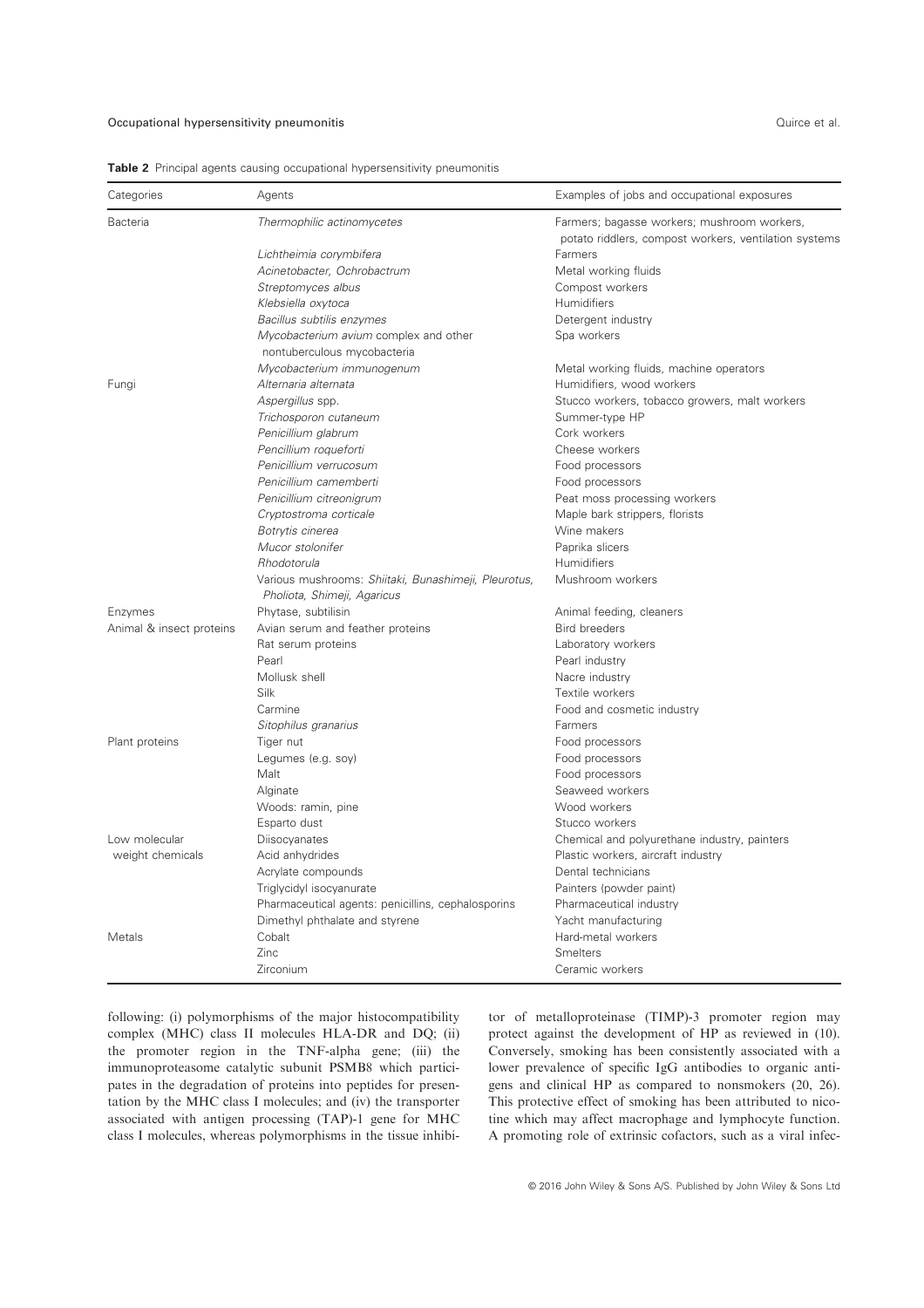tion (39), lipopolysaccharides LPS (40), or exposure to pesticides (27) has also been suggested.

# Pathophysiology

In its simplest form, HP is a delayed immune response to an inhaled antigen, usually a protein, to which the subject had been previously sensitized. The immune mechanism is a Th1 response as opposed to asthma which is a Th2 response. As for any immune response, the inflammation in HP involves many cell types and a plethora of inflammatory mediators released mostly by activated lymphocytes and alveolar macrophages (41). The lymphocyte is the predominant cell found in the lungs of HP patients as observed by bronchoalveolar lavage (BAL) (42). It has been proposed that the ratio of CD4+/CD8+ is lower in HP than in sarcoidosis, although this notion has been contradicted, and a recent study suggests that the CD 103+ cell could offer a better differentiation (43). Regulatory T cells (Treg) lose their normal function in the disease (44). While lymphocytes are the predominant cells in well-established HP, during an acute exposure neutrophils are also activated (45). Dendritic cells become mature and acquire an enhanced capacity to present the antigen to the lymphoid cells (46). Activated B lymphocytes release IgG antibodies specific to the causative antigen. It is still unclear whether these antibodies are a marker of exposure or whether they actively participate in the disease per se (47). What we know is that many individuals exposed to HP antigens develop these specific antibodies (precipitins) without ever having active HP (48). Also, it remains largely unknown why some patients with HP evolve toward fibrosis or emphysema. Fibrocytes are clearly implicated in the fibrotic process (49). Interleukin-17 was found to be essential in the pathogenesis of lung fibrosis in a murine model of HP (50). Multiple cytokines and pro-inflammatory proteins are increased in BAL of both idiopathic pulmonary fibrosis (IPF) and HP (51).

### **Diagnosis**

The diagnosis of HP in general remains often challenging as there is no gold standard test and the diagnosis is made from a combination of procedures. In addition, the diagnosis of OHP requires ascertaining the work relatedness of the disease with a high level of confidence. A multidisciplinary approach, including clinicians, radiologists, pathologists, and occupational physicians/hygienists, is strongly recommended to improve the diagnosis of OHP, as demonstrated for IPF (52).

## Clinical and occupational history

As with most occupational diseases, both the clinical and the occupational history are keys to the diagnosis and often will lead to the initial suspicion of an occupational cause. In some occupations, there may be a high level of awareness among workers of the possibility of HP, for example, knowledge of the existence of farmers' lung among farmers or MWF lung among machine operators. Conversely, the worker who develops HP from a less common cause will likely have no personal suspicion of the diagnosis, and if presenting with acute symptoms is more likely to receive a diagnosis of an acute respiratory infection.

The symptoms of HP whether due to an occupational or another environmental cause are the same, but the timing of symptoms may be different with the occupational setting. In addition to respiratory symptoms (i.e. dyspnea, cough, chest tightness/discomfort, and less commonly wheezing), there may be systemic symptoms, such as fever and malaise especially in acute episodes of HP, and weight loss especially in chronic HP. In acute episodes, symptoms typically start 6–8 h after the relevant exposure and may clear 24–48 h after cessation of exposure (13, 53). Therefore, when triggered by a workplace antigen, acute symptoms typically start toward the end of a work shift or following a work shift and improve near the end of a weekend off work. In contrast, chronic HP related to a workplace antigen may have no clear pattern related to short periods off work. A detailed history of the occupation and the exposures is important to enable suspicion of an occupational cause, but some cases of HP may only be detected on histologic changes (54).

### Lung function tests

Lung function tests support the diagnosis of ILD but are not helpful to differentiate HP from other ILDs. The most common pattern of physiological abnormalities in HP is a restrictive ventilatory defect associated with impaired gas exchange (decreased diffusing capacity for carbon monoxide [DLco] and/or hypoxemia on exercise). Noteworthy, lung function parameters are normal in a substantial proportion (10–17%) of the patients, particularly between episodes of acute HP (53, 55, 56). DLco is the most frequently affected lung function parameter, but may be normal in up to 22% of affected patients (53, 56). On the other hand, impaired DLco is the only abnormal finding in about 10% of the patients (55). The  $FEV<sub>1</sub>/FVC$  ratio is often decreased in HP, suggesting some degree of airflow obstruction that has been related to bronchiolitis and emphysema. An obstructive or mixed pattern of ventilatory impairment has been described in 0.5– 33% of the patients in large series of HP (53, 55–58).

### Radiology

### Chest radiograph

Chest radiograph findings in HP are nonspecific (i.e. groundglass opacities, airspace consolidation, micronodules, reticular or linear interstitial opacities, and honeycombing) (53). Nevertheless, clinicians should be aware that the chest radiograph may be normal in a substantial proportion  $(\sim 20\%)$  of patients with HP (53, 59, 60).

#### High-resolution computed tomography (HRCT)

HRCT is more sensitive than standard chest radiographs in detecting changes in the lung interstitium (60) and is now acknowledged as a key procedure in the evaluation of HP and ILDs in general. Nevertheless, clinicians should be aware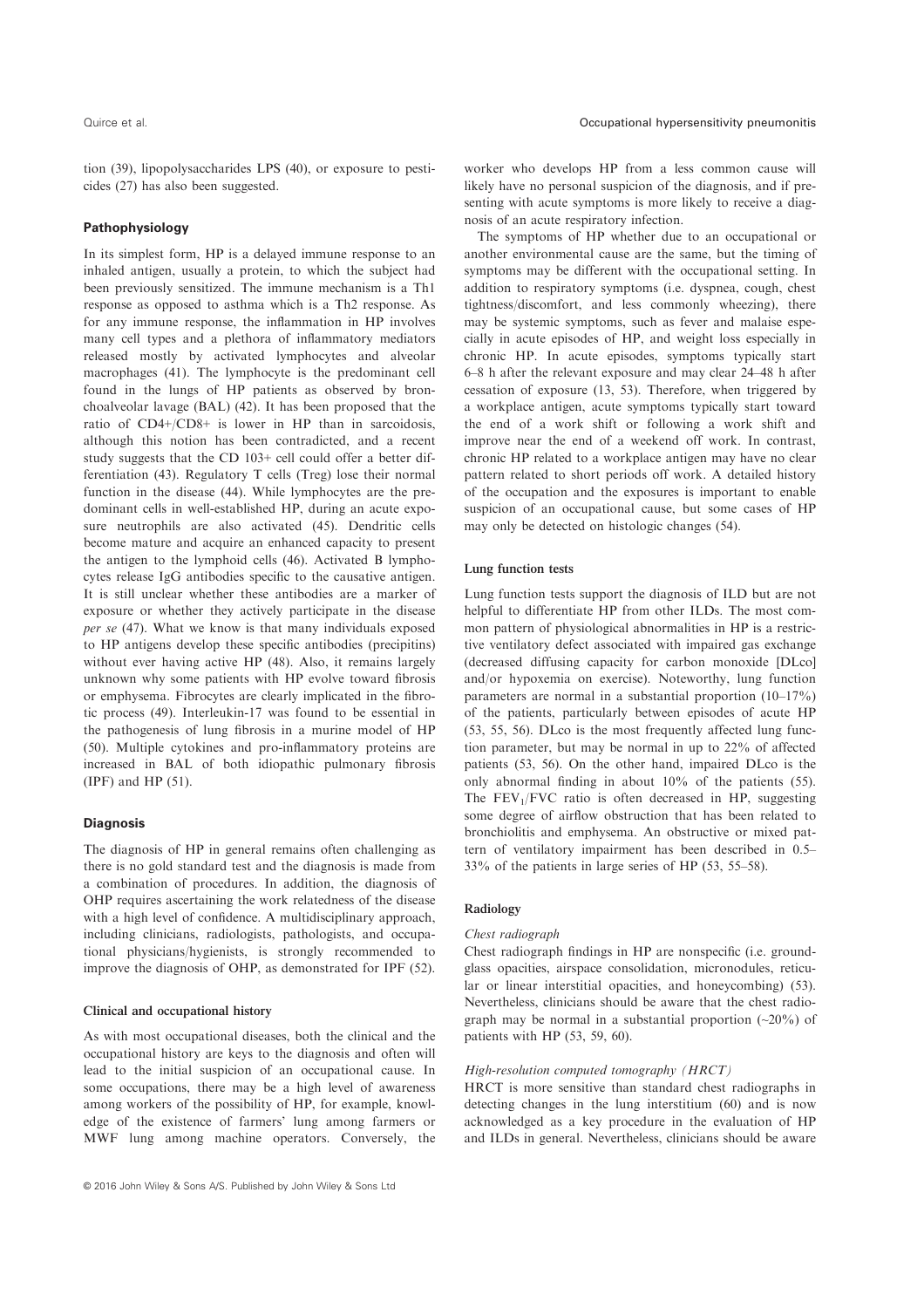| Table 3 High-resolution computerized tomography features of HP |  |  |  |  |  |  |
|----------------------------------------------------------------|--|--|--|--|--|--|
|----------------------------------------------------------------|--|--|--|--|--|--|

| CT findings                                                                         | Characteristics                                                                                                                                                                                                                                                                                    | Pathologic correlations                                                                                                                                                         |  |  |
|-------------------------------------------------------------------------------------|----------------------------------------------------------------------------------------------------------------------------------------------------------------------------------------------------------------------------------------------------------------------------------------------------|---------------------------------------------------------------------------------------------------------------------------------------------------------------------------------|--|--|
| Ground-glass opacities                                                              | Patchy or diffuse, bilateral, and symmetric<br>Predominantly in the lower lung zones in<br>acute farmer's lung                                                                                                                                                                                     | Diffuse lymphocytic interstitial pneumonitis<br>Minor degrees of organizing pneumonia                                                                                           |  |  |
| Centrilobular nodules                                                               | Small (<5 mm), poorly defined<br>Widespread uniform distribution                                                                                                                                                                                                                                   | Cellular bronchiolitis<br>Predominantly peribronchiolar interstitial<br>pneumonitis<br>Focal areas of organizing pneumonia<br>(usually irregular nodules >10 mm in<br>diameter) |  |  |
| Areas of decreased attenuation<br>(mosaic perfusion) and<br>expiratory air trapping | Most often in a lobular distribution<br>Patchy air trapping on expiratory CT images                                                                                                                                                                                                                | Small-airway obstruction by cellular<br>bronchiolitis and shunting of blood away<br>from poorly ventilated regions of the lung<br>Constrictive bronchiolitis (less commonly)    |  |  |
| Reticulation and<br>parenchymal distortion                                          | Irregular linear or reticular opacities associated<br>with traction bronchiectasis and honeycombing<br>Patchy or random or showing a predominantly<br>subpleural and peribronchovascular distribution<br>Relative sparing of the lung bases<br>Superimposed on findings of acute or<br>subacute HP | Fibrosis                                                                                                                                                                        |  |  |
| Airspace Consolidation                                                              |                                                                                                                                                                                                                                                                                                    | Organizing pneumonia<br>Superimposed complication such as infection<br>Less commonly, acute exacerbation with<br>diffuse alveolar damage                                        |  |  |
| Cysts                                                                               | Few thin-walled cysts<br>Size ranging from 3 to 25 mm<br>Usually associated with ground-glass opacities                                                                                                                                                                                            | Presumably resulting from partial<br>bronchiolar obstruction by the<br>peribronchiolar lymphocytic infiltrate                                                                   |  |  |
| Emphysema                                                                           | No detailed description                                                                                                                                                                                                                                                                            | Unknown mechanism                                                                                                                                                               |  |  |

that HRCT may be normal in a substantial proportion (8–18%) of patients with proven HP (53, 59). The predominant HRCT abnormalities that can be found in HP are summarized in Table 3 together with their—often presumed pathologic correlations (53, 55, 59–67). The predominant HRCT findings in acute and subacute HP are ground-glass opacities, poorly defined small centrilobular nodules, mosaic attenuation (patchwork of regions of differing attenuation) on inspiratory images, and gas trapping on expiratory CT images (67). Chronic HP is characterized by the presence of reticulation and parenchymal distortion due to fibrosis superimposed on findings of subacute HP. Thin-walled cysts have been described in a substantial percentage (13–39%) of patients with subacute and chronic HP (66, 68). Emphysema can be seen in about 20% of nonsmoking patients with chronic HP, particularly in patients with farmer's lung (63, 69, 70). Mediastinal lymphadenopathy has been occasionally reported in HP (63).

#### Environmental sampling

Identification of the offending antigen source at work is important for the determination of antigen-specific IgG antibodies. Collecting material from the workplace environment, for example, like settled dust or using personal or stationary airborne sampling equipment, is required when the suspected

antigen is not commercially available or when the source of a hidden antigen has to be detected (71). Extracts from these material sources can be used as test antigens for direct IgG measurement or as the inhibitor phase in specific IgG inhibition tests (72). When fungi or other microorganisms are the suspected antigenic source, microbiological analysis of the sampled material may be important to document the causal role of the workplace but should be completed by the determination of antigenic activity by antigen-specific IgG inhibition tests (73).

#### Laboratory tests

The determination of antigen-specific IgG antibodies is an important step in the diagnosis of OHP as it makes it possible to identify the causal workplace agent. An elevated titer of antigen-specific IgG antibodies associated with consistent clinical and HRCT features is strongly supportive of HP. Conversely, a decrease in the concentration of specific IgG after antigen avoidance may also support a diagnosis of HP (74). However, the presence of specific IgG antibodies is not per se a marker of disease (31, 48, 75, 76), while the absence of specific IgG antibodies does not exclude the diagnosis of HP. A multicentre study of patients with ILDs identified the presence of precipitins as a significant predictor of HP with an odds ratio of 5.3 (95% confidence interval (CI): 2.7–10.4)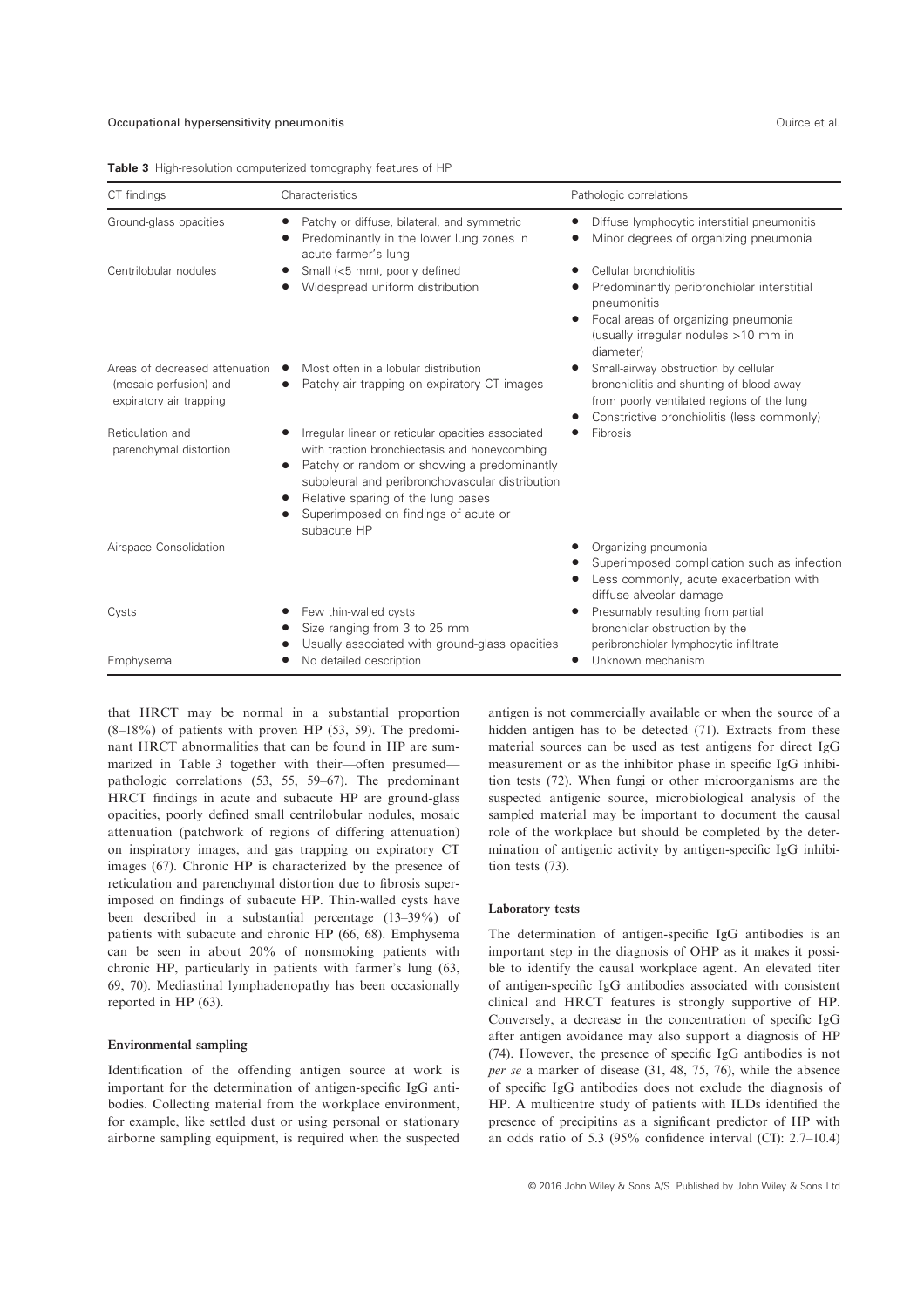(53). Fenoglio et al. (77) found that the assessment of specific IgG against a panel of locally relevant antigens yielded a sensitivity of  $76\%$  (95% CI: 60–92%) and a specificity of 82% (95% CI: 74–90%) in mold-induced HP.

Different methods for qualitative (e.g. precipitation/ Ouchterlony technique, immunoelectrophoresis) and quantitative (ELISA, ImmunoCAP, Immulite) determination of specific IgG antibodies are available, but the results often differ considerably (78). Quantitative evaluation of antigen-specific IgG (expressed in mgA/l) requires that cutoff values should be established for each antigen using a suitable nonexposed, healthy reference population. The interpretation of specific IgG antibodies determination should take into account the known antigenic cross-reactivity, between different fungal (79) and bird species (80). Whether the determination of specific IgG antibodies against recombinant antigens for the serodiagnosis of OHP, for instance in farmer's lung disease, increases the diagnostic performance compared with existing techniques requires further investigation (81). The major limitation of specific IgG measurement is the unavailability of validated antigen preparations for most agents causing HP. Nevertheless, new antigens can be prepared using biotinylation and coupling to Streptavidin Immuno-CAP (82, 83). In addition, inhibition testing with the patient serum can be used as a detection tool for identifying the offending antigen source (73). Lymphocyte proliferation tests with the suspected antigen cannot be used in routine practice as the method has not been standardized, but in selected cases, for example using BAL cells from patients with acute bird-related HP, this test may be a useful diagnostic tool and highlight the important role of cellular immunity in the onset of bird-related HP (84).

### Bronchoscopy and pathology

Bronchoscopy with bronchoalveolar lavage (BAL) is a supportive diagnostic tool in patients with suspected HP. An increase in total cell count in BAL with marked lymphocytosis, often greater than 50% and usually with a relative predominance of CD8+ T cells (low CD4+/CD8+ ratio), is an important and characteristic feature of acute and subacute HP (85). In chronic fibrotic diseases, lymphocytes may be only mildly elevated with increased CD4+/CD8+ ratio (86, 87). Therefore, a normal or elevated CD4/CD8 ratio does not rule out the diagnosis of HP and depends on the clinical course and the offending antigen (88). The absence of lymphocytosis in BAL makes the diagnosis of HP highly unlikely but is possible within the first 48 h after intense antigen exposure or in residual diseases where neutrophils may be predominant (89, 90). Asymptomatic, exposed individuals may also show BAL lymphocytosis without any adverse prognostic value, and therefore, lymphocytosis alone does not confirm the diagnosis of HP (48).

Transbronchial lung biopsy is of limited usefulness for the diagnosis of HP (91), and a surgical lung biopsy is rarely indicated in acute or subacute HP. Transbronchial lung cryobiopsy is a novel technique to obtain larger biopsy samples with a high diagnostic yield in ILDs and, therefore, might be

considered a valid alternative to surgical lung biopsies in chronic HP (92). The pathologic pattern in HP is well characterized with the triads of interstitial lymphocytic bronchiolocentric pneumonitis, poorly formed and loosely arranged, small non-necrotizing granulomas and a BOOP pattern in acute/subacute forms (93). In chronic HP, the histopathological findings of surgical specimens can mimic a UIP-like or a nonspecific interstitial pneumonia (NSIP)-like pattern with characteristic bronchiolocentric distribution, sometimes with areas of organizing pneumonia and limited granuloma formation. Important findings for chronic HP are an additional subacute pattern, interstitial giant cells with cholesterol clefts, granulomas, Schaumann bodies, and centrilobular and bridging fibrosis with an upper lobe predominance, but in some cases lung specimens are indistinguishable from IPF (94–96).

The potential side-effects of endoscopic and surgical examinations are to be mentioned to the patient (especially the risk of pneumothorax). Patient's signed agreement is required after all necessary information will be given.

### Inhalation challenges

Inhalation challenge tests (ICT) can be conducted either with the suspected agent in the laboratory or at the subject's workplace (56, 97–100). The safety requirements and the protocol of exposure are similar to those applied for ICT in occupational asthma (101). These tests should be conducted only in specialized centers with expertise in ICT procedures. Important barriers to the routine use of ICT in the laboratory for the investigation of OHP include (i) the unavailability of appropriate facilities, (ii) the lack of standardized antigen preparations, and (iii) the absence of validated criteria for defining a positive response (Table 4) (56, 97–100, 102).

ICT should be considered in patients with suspected OHP when (i) alternative procedures have failed to identify with sufficient accuracy either the diagnosis of HP or a specific causal exposure and (ii) the suspected causal agent has not been formerly described as causing OHP. Few studies have assessed the diagnostic performance of ICT in HP (Table 4) (56, 97–100, 103). Overall, ICT with a specific occupational agent in the laboratory is confirmatory when there is a clear response, while failure to develop a positive response to a workplace ICT under the patient's usual exposure conditions argues strongly against the diagnosis of OHP.

Anyhow, complete information must be given to the worker if ICT is proposed and always before it is performed. In that last situation, the patient's agreement is required. A specific agreement form including all necessary information as well as the patient's and the responsible doctor's signatures will be required.

As an alternative to ICT, an 'antigen avoidance test' may be useful to support a diagnosis of OHP. Tsutsui et al. (104) recently reported the changes in physiological parameters and biomarkers after a 2-week antigen avoidance test in 196 patients with chronic HP (mostly related to bird antigens) and a control group of 43 patients with other ILDs. The optimal cutoff value for each parameter was determined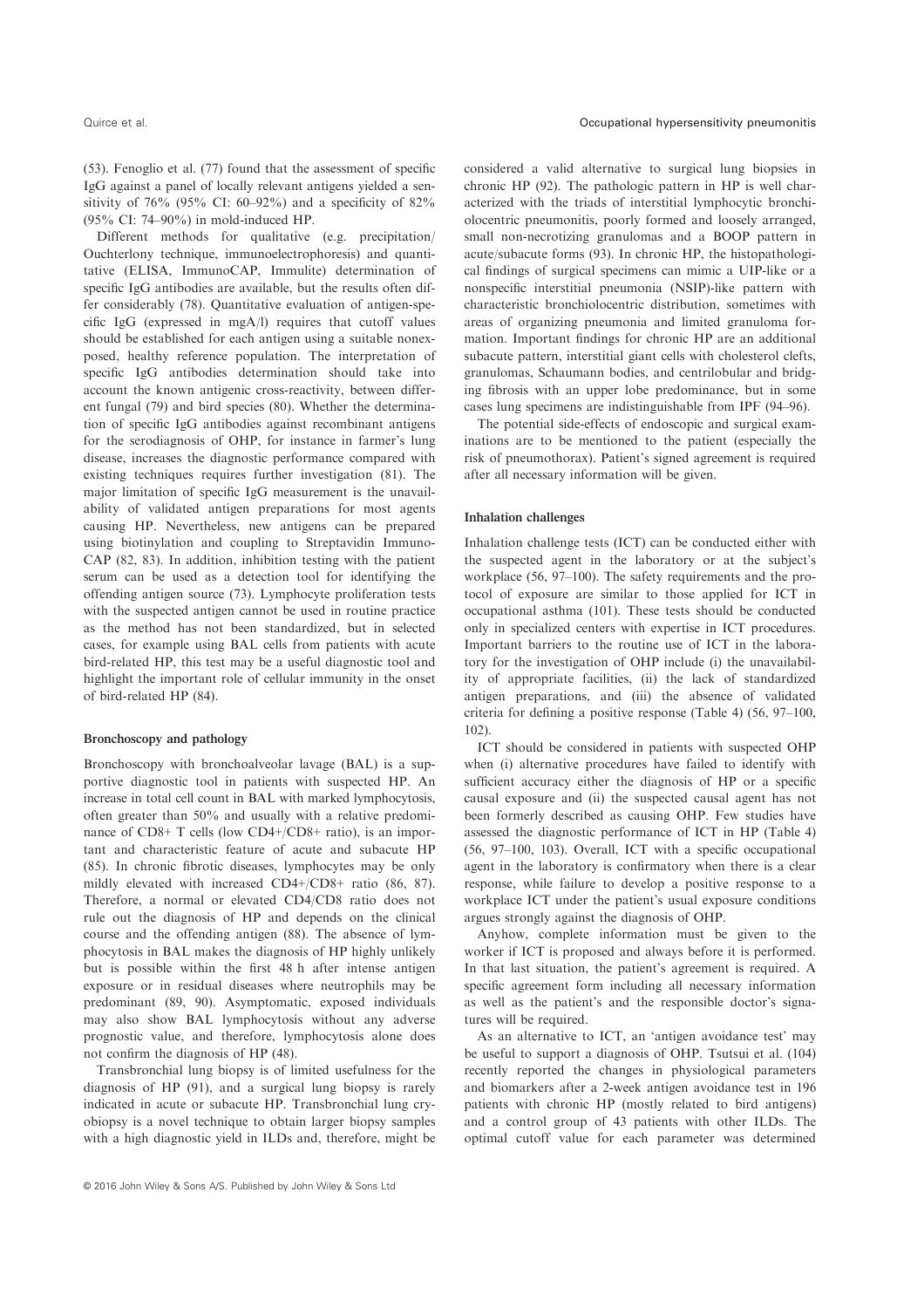### Occupational hypersensitivity pneumonitis **Quirce et al. Quirce et al. Quirce et al.**

|  | Table 4 Criteria for interpreting inhalation challenges |  |
|--|---------------------------------------------------------|--|
|  |                                                         |  |

| References              | Patients                                                       | Antigen           | Criteria for a positive response                                                                                                                                                                                                                                                                                                                                                                                                                                                                                                                                                                                                            | Validity of the criteria                                                                                                                                                                 |
|-------------------------|----------------------------------------------------------------|-------------------|---------------------------------------------------------------------------------------------------------------------------------------------------------------------------------------------------------------------------------------------------------------------------------------------------------------------------------------------------------------------------------------------------------------------------------------------------------------------------------------------------------------------------------------------------------------------------------------------------------------------------------------------|------------------------------------------------------------------------------------------------------------------------------------------------------------------------------------------|
| Hendrick (97)           | 144 ICT in 29<br>suspected HP<br>(18 proved HP);<br>2 controls | Avian<br>antigens | Rise in body T° >37.2°C<br>$\mathbf{1}$<br>Increase in blood neutrophils >2500/mm <sup>3</sup><br>2<br>Decrease in FVC >15%<br>3<br>4<br>Decrease in DLco >15%                                                                                                                                                                                                                                                                                                                                                                                                                                                                              | Equivocal result: 15/144<br>$\bullet$<br>Sensitivity: 78% (criteria 1);<br>68% (criteria 2); 48%<br>(criteria 3); 17% (criteria 4)<br>Specificity: >95% for<br>$\bullet$<br>all criteria |
| Ramirez-Venegas<br>(98) | 17 chronic HP;<br>17 other ILD;<br>5 controls                  | Avian<br>antigens | At least one of the following criteria:<br>Decrease in FVC >16%<br>$\mathbf{1}$<br>2<br>Decrease in $PaO2 > 3$ mmHg<br>3<br>Decrease in $SaO2 > 3%$<br>4<br>Rise in body temperature $>0.5$ °C                                                                                                                                                                                                                                                                                                                                                                                                                                              | Equivocal result: 3/39<br>Sensitivity: 76-100%<br>Specificity: 82-86%                                                                                                                    |
| Ohtani (99)             | 11 chronic HP;<br>6 controls                                   | Avian<br>antigens | Three or more of the following criteria:<br>Increased radiologic abnormalities<br>$\mathbf{1}$<br><b>2</b> Increase in $P(A-a)$ O <sub>2</sub> > 10 mm<br>Hg and/or a decrease of DLco >20%<br>3 Decrease in FVC >15%<br>4 Increase in blood leukocyte count >30%<br>Increase in C-Reactive Protein >1.0 mg/dl<br>5<br>Increase in body $T^{\circ} > 1.0^{\circ}C$ and/or<br>6<br>systemic symptoms<br><b>7</b> Respiratory symptoms                                                                                                                                                                                                        | Equivocal result: 3/11<br>Sensitivity: 73%<br>Specificity: 100%                                                                                                                          |
| Morell (56)             | 59 HP;<br>30 healthy<br>pigeon keepers;<br>20 other ILD;       | Avian<br>antigens | 1<br>FVC decrease >15% or DLco decrease >20%<br>10–15% FVC decrease plus at least one<br>$\overline{2}$<br>of the following criteria:<br>White blood cell increase ≥20%<br>a)<br>Decrease in $SaO2 > 3%$<br>b)<br>Significant radiologic changes<br>c)<br>Rise in body temperature $>0.5^{\circ}$ C<br>d)<br>e) Clinical symptoms (e.g. cough, dyspnea)<br>FVC decrease $<$ 10% plus $\geq$ 3<br>3<br>abovementioned criteria                                                                                                                                                                                                               | Equivocal result: 5/59<br>Sensitivity: 92%<br>Specificity: 100%                                                                                                                          |
| Ishizuka (103)          | 28 HP;<br>19 other ILD;                                        | Avian<br>antigens | Two or more of the following criteria:<br>Increased radiologic abnormalities<br>1<br>2<br>Increase in the alveolar-arterial oxygen pressure<br>difference (P[A-a]O <sub>2</sub> ) by more than 10 mm Hg<br>and/or a decrease of DLco by more than 20%<br>Decrease in $FVC > 15%$<br>3<br>Increase in the peripheral white blood cell<br>4<br>count by more than 30%<br>Increase in C-Reactive Protein > 1.0 mg/dl<br>5<br>6<br>Increase in body $T^{\circ} > 1.0^{\circ}C$ and/or<br>the development of systemic manifestations,<br>including chills and general fatigue<br>Development of respiratory symptoms<br>7<br>(cough and dyspnea) | Equivocal result: 7/47<br>Sensitivity: 79%†<br>Specificity: 95%<br>$\bullet$                                                                                                             |

HP, hypersensitivity pneumonitis; ILD, interstitial lung disease; FVC, forced vital capacity; DLco, diffusing capacity for carbon monoxide; PaO<sub>2</sub>, partial pressure of oxygen in arterial blood; P(A-a)O<sub>2</sub>, alveolar-arterial oxygen pressure difference; SaO<sub>2</sub>, transcutaneous oxygen saturation.  $\dagger$ Sensitivity and specificity increases to 93% and 95% when peripheral white blood cells count and P(A-a)O<sub>2</sub> are included as monitoring parameters for the test.

using ROC analysis. Positivity of two or more of the following criteria: (i) >3% increase in FVC, (ii) >13% decrease in the serum level of Krebs von den Lungen-6 (KL-6), and (iii) >3% decrease in white blood cell count yielded a sensitivity of 51% and a specificity of 81%.

# Diagnostic criteria

A number of diagnostic criteria based on different constellations of clinical, laboratory, functional, radiologic, and pathologic findings have been published, although none of these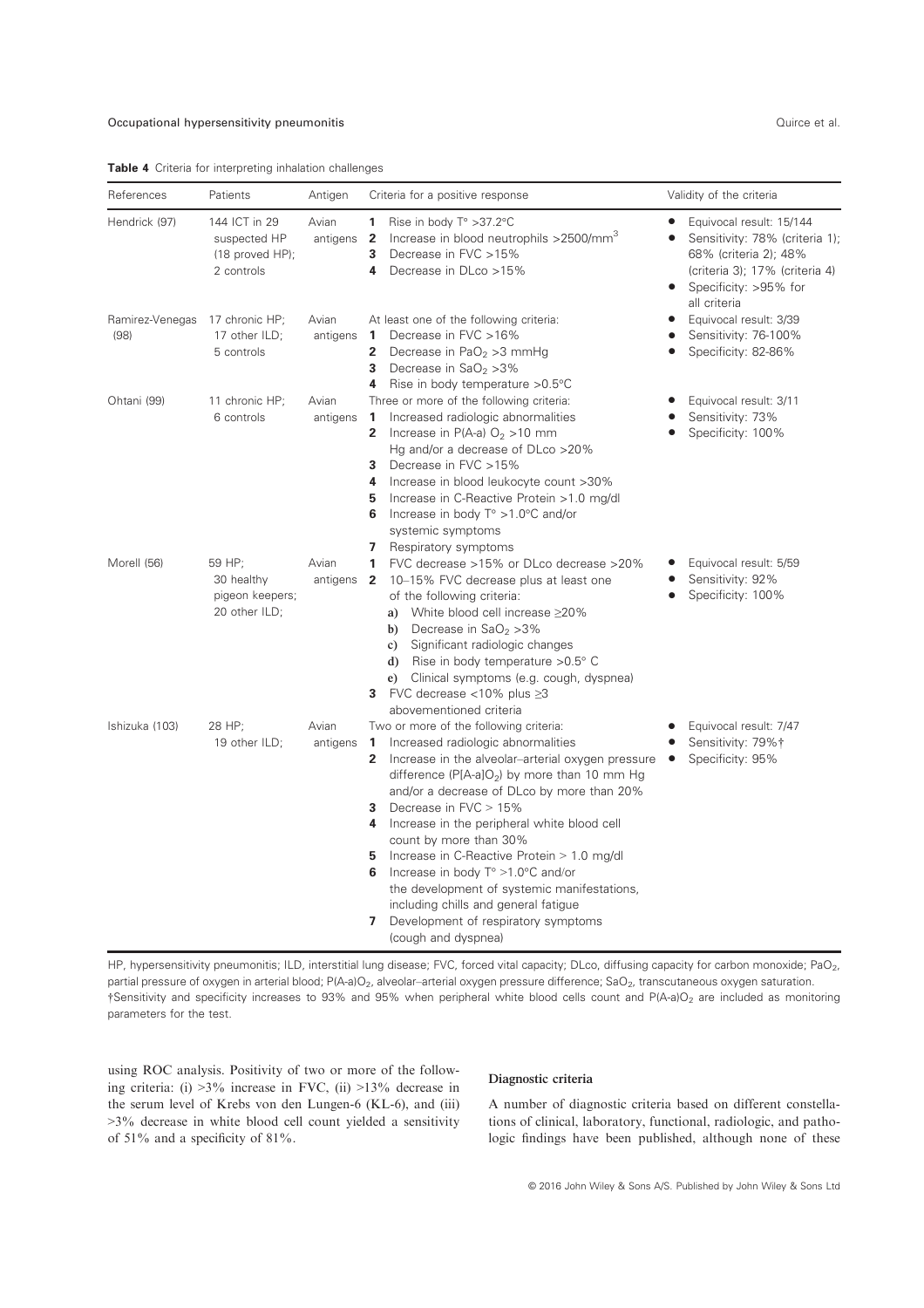criteria have been validated (4, 105–107). These diagnostic criteria may be valid for the acute/subacute forms of the disease but are less appropriate for chronic HP (108). Using logistic regression analysis, a large cohort study of 116 patients with HP compared with 284 subjects with other ILDs (53) identified six significant predictors: (i) exposure to a known offending antigen, (ii) positive specific IgG (precipitating) antibodies to the offending antigen, (iii) recurrent episodes of symptoms, (iv) inspiratory crackles, (v) symptoms occurring 4–8 h after exposure, and (vi) weight loss. The association of the six abovequoted criteria provided a probability of 98% of having HP.

Based on previously published criteria for acute/subacute (53) and chronic HP (108) and a consensus among Task Force members, operational criteria for diagnosing OHP are proposed in Table 5, although this approach requires further clinical validation.

## Differential diagnosis

Depending on the clinical presentation, several syndromes should be considered in the differential diagnosis when evaluating patients with suspected OHP. For acute HP, these include infectious respiratory diseases and acute neutrophilic pulmonary responses associated with transient flu-like symptoms that have been described after exposure to a variety of organic dusts and bioaerosols contaminated with multiple bacterial and fungal species (7). The nonspecific symptoms of the 'sick-building syndrome' may also mimic some features of HP (109).

The differential diagnosis of chronic HP includes a large spectrum of disorders that cause ILDs. In this setting, it is important to carefully rule out the occupation as a cause of the patient's ILD. The clinical, radiologic, and histopathological features of IPF and chronic HP can be indistinguishable (94, 110). A recent study showed that almost half of patients diagnosed with IPF were subsequently diagnosed with chronic HP, and most of these cases were attributed to occult exposure to avian antigens (111). The authors highlight the importance of investigating the possibility of chronic HP caused by subtle exposures to avian antigens or other environmental factors in patients suspected to have IPF. However, in most ILD centers a high proportion of those labelled with chronic HP have no identified cause of their disease, and the aforementioned study (111) report is very unusual in this respect.

BAL lymphocytosis >30% should raise the suspicion of chronic HP in patients with a usual interstitial pneumonia (UIP)-like pattern on HRCT (112). The HRCT findings that best differentiate chronic HP from NSIP and IPF include the presence of lobular areas with decreased attenuation and vascularity, centrilobular nodules, and lack of lower zone predominance of abnormalities (66). Interestingly, it has been recently suggested that high FeNO levels could help to differentiate chronic HP from other types of pulmonary fibrosis (113). HP should also be considered in patients diagnosed with NSIP, as a NSIP pattern without granulomas can be the only pathologic finding of HP (114). The differential diagnosis of chronic HP also includes granulomatous ILDs, such as sarcoidosis and chronic beryllium disease (7, 115).

Table 5 Diagnostic criteria for acute/subacute and chronic occupational hypersensitivity pneumonitis

Acute/subacute occupational hypersensitivity pneumonitis (OHP) The diagnosis of acute/subacute OHP can be established if the following diagnostic features are fulfilled:

- 1. Exposure to a potentially offending antigen source at the workplace
- 2. Recurrent episodes of symptoms, occurring 4–8 h after occupational exposure
- 3. Elevated titer of specific IgG (precipitating) antibodies to an occupational antigen†
- 4. Inspiratory crackles on physical examination
- 5. HRCT pattern compatible with acute/subacute HP
- If all these features are not fulfilled, one of the following criteria can act as a substitute:
- 6. Bronchoalveolar lavage lymphocytosis
- 7. Pathology of lung specimen consistent with acute/subacute HP
- 8. Positive ICT in the laboratory or positive workplace challenge or improvement after avoidance of the suspected occupational exposure†

Chronic occupational hypersensitivity pneumonitis (OHP)

The diagnosis of chronic OHP can be established if four or more of the following criteria are fulfilled:

- 1. Exposure to a potentially offending antigen source at the workplace
- 2. Elevated titer of specific IgG (precipitating) antibodies to an occupational antigen†

Or:

- Bronchoalveolar lavage lymphocytosis
- 3. Reduced carbon monoxide diffusing capacity (DLco) and/or hypoxemia at rest or exercise
- 4. HRCT pattern compatible with chronic HP
- 5. Pathology of lung specimen compatible with chronic HP
- 6. Positive ICT in the laboratory or positive workplace challenge or improvement after avoidance of the suspected occupational exposure†

HRCT, high-resolution computed tomography; ICT, inhalation challenge test.

†These tests provide objective evidence supporting the causal relationship with the workplace environment, although in some specific settings (e.g. MWF exposed workers, farmers), documentation of exposure to a potentially offending source at the workplace can be considered sufficient evidence of the occupational etiology of OHP.

# Outcome and management

Acute OHP usually resolves spontaneously after removal from the triggering antigen (116), but if severe may require supportive treatment with supplemental oxygen and/or a short period of treatment with corticosteroids (117). Less acute or chronic manifestations of HP are commonly treated at least initially with corticosteroids although such treatment is not a substitute for removal from exposure (118, 119), and its long-term efficacy has not been evaluated in prospective clinical trials. Treatment continues until no further improvement in physiological abnormalities is observed. The corticosteroid schedule suggested by some is similar to that in sarcoidosis and other ILD (119, 120). There is very limited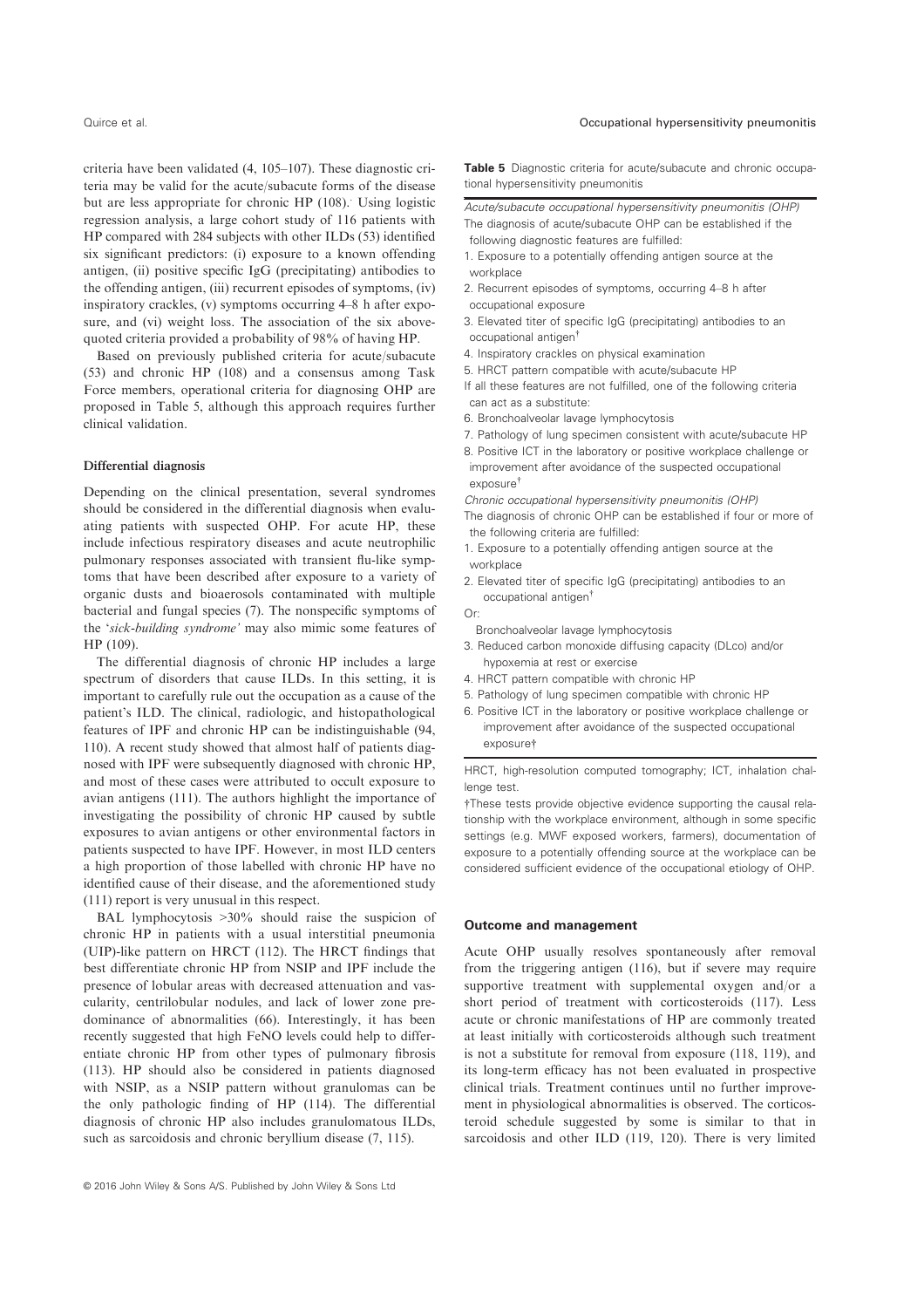#### **Occupational hypersensitivity pneumonitis Contract and Cuirce et al. Quirce et al. Quirce et al. Quirce et al.**

evidence supporting the use of inhaled steroids as a replacement for systemic corticosteroids in HP (7, 121). In chronic, progressive HP, immunosuppressants may be added as corticosteroid sparing agents (119, 122), and lung transplantation is an option for severe disease with possibly better outcome when performed for HP than for IPF (54). Although B lymphocytes are involved in the pathogenesis of HP and their degree of activation somehow reflects the extent of the inflammation of HP (123), anti-B-cell therapy cannot be recommended.

Every effort should be made to completely remove the patient from further exposure to the causative antigen, as there has been consensus that this option offers the best outcome of disease (7, 9, 10). Although there are few comparative studies on the effects of avoidance vs persistence of exposure (118), recurrent acute episodes (reflecting relapsing exposure) have been associated with worse diffusing capacity compared with a single acute episode (58). A recent Japanese study of 23 subjects with chronic bird-related HP followed for 1 year showed that the levels of exposure to avian antigen were related to disease progression, estimated by a FVC decline over 6 months  $\geq 10\%$  predicted (124).

Reduction of exposure by the use of personal respiratory protective devices has not been clearly shown to be an effective strategy and has not been recommended, although there is some suggestion that reduced exposure may be effective for acute OHP in preventing further episodes (125). A few 'natural' challenge studies have shown that personal dust respirators have a protective effect on the clinical and functional manifestations of HP induced by short-term exposures due to birds and moldy hay (126, 127). Wearing protective masks over several months has also been associated with a reduction in the level of specific IgG antibodies against pigeon antigens (128). The long-term effect of respiratory protection on the development of chronic HP remains, however, unknown.

Methods to achieve avoidance of exposure vary with the responsible occupational cause. It may be feasible to completely remove the antigen from the work environment, for example, removal of identified fungal contamination in a work area or substitution of a product, for example, heated methylene diphenyl diisocyanate. When the suspected cause relates to MWF, even without identification of a specific etiologic agent, changes including enclosure of selected MWF machining operations, elimination of mist cooling, exhausting of water-based industrial processes, increased ventilation, worker training, and reduced microorganisms in sump fluid can permit return to work of a large proportion of affected workers (129).

OHP can lead to lung fibrosis, emphysema, or a combination of both. Bird breeder's lung may evolve toward fibrosis with a poor prognosis (130), while farmer's lung can lead to emphysema in up to 20% of patients (63, 64, 69). Whether these different outcomes are due to the different antigens or exposure profiles remains unknown. Mortality in farmers' lung has been estimated as 0.7% on average 8 years after diagnosis (131). The factors that have been associated with a worse outcome are summarized in Table 6 (57, 63, 64, 67, 70, 75, 96, 132–141). Cohort studies of patients with HP have consistently shown that the presence of fibrosis as evidenced by crackles on auscultation and reticulation on chest radiograph (136), lung biopsy specimens, or HRCT is associated with higher mortality (132, 135, 137). Patients with chronic HP may develop acute exacerbations that are associated with a poor outcome without further exposure to the inhaled antigens (140, 141). These acute exacerbations are characterized by worsening dyspnea over 1–2 months, new radiographic opacities, and absence of apparent infection, heart disease, or other identifiable cause. An increased risk of lung cancer has been suggested in one study, but needs further evidence (142).

As for other occupational diseases, support should be provided to the patient for an appropriate workers' compensation claim. The socioeconomic impact of OHP has not been systematically reported, but can be expected to be at least as significant as for occupational asthma. For farmers who may be unable to continue farming, the economic impact can be crippling.

## Prevention

Primary prevention should be based on avoidance/reduction of exposure and health and safety education. There are, however, almost no prospective studies that have investigated the efficacy of preventive interventions on the incidence of OHP. Historical cohort studies have documented a decline in the rate of OHP among farmers after the introduction of modern techniques of hay and silage making (e.g. efficient drying of hay and cereals before storage) (143). Another example of successful avoidance measures has been described for MWF

Table 6 Factors associated with a worse outcome of HP

| Characteristic                                                      | References                                                                          |
|---------------------------------------------------------------------|-------------------------------------------------------------------------------------|
| Delayed diagnosis and/or long-term exposure after onset of symptoms | Schmidt (75); de Gracia (57); Cormier (63)                                          |
| Smoking                                                             | Ohtsuka (133); Fernandez Perez (132)                                                |
| Recurrent acute attacks (vs single episode)                         | Braun (134); Erkinjuntti-Pekkanen (70); Malinen (64)                                |
| Crackles on auscultation                                            | Hanak (135); Mooney (136)                                                           |
| Fibrosis at the time of diagnosis on lung biopsy or HRCT            | Vourlekis (137); Churq (96); Gaxiola (138); Tateishi (67);<br>Fernandez Perez (132) |
| Pulmonary artery hypertension                                       | Koschel (139)                                                                       |
| Acute exacerbations of chronic HP                                   | Miyazaki (140); Olson (141)                                                         |

HRCT, high-resolution computed tomography.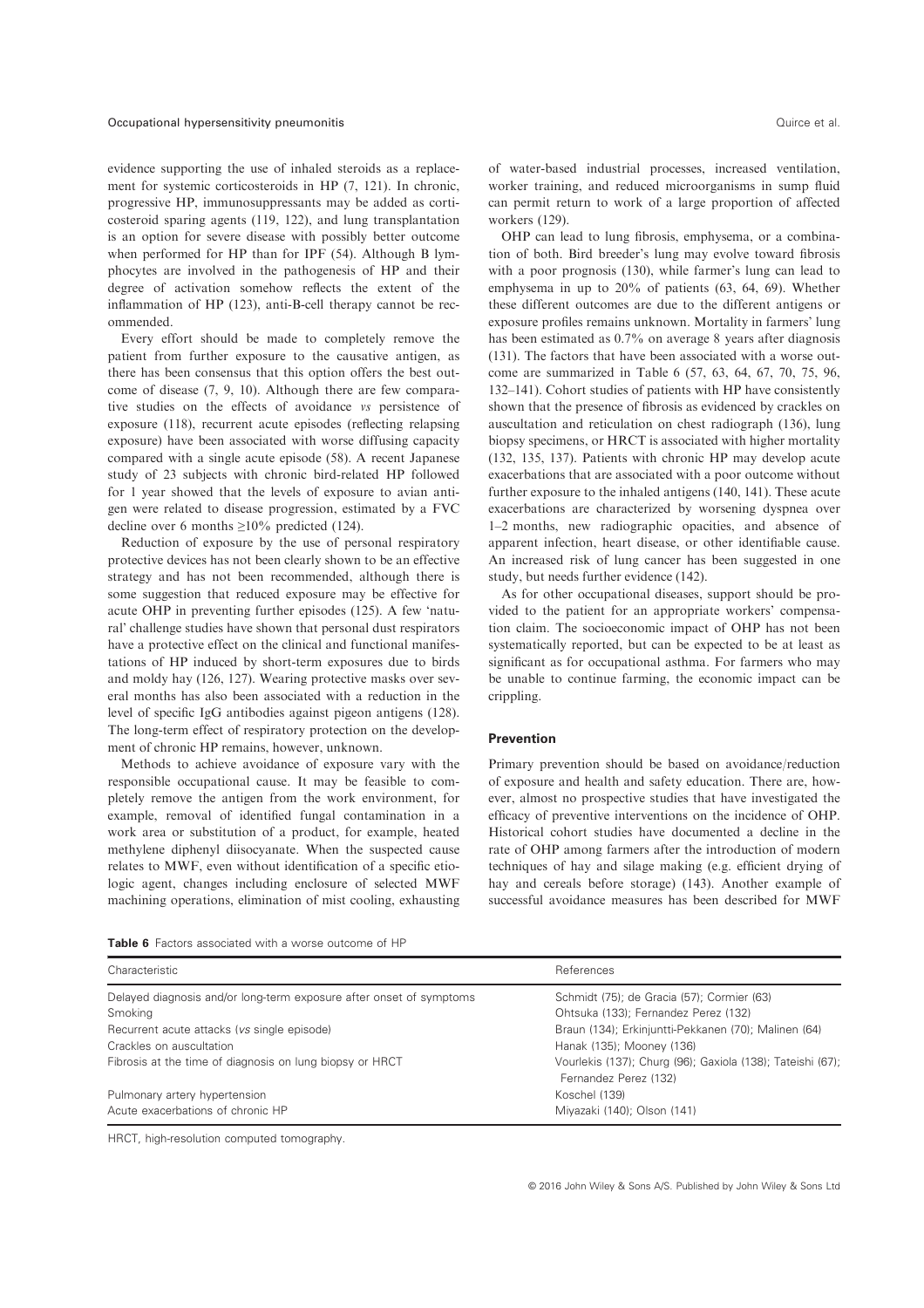after changes in engineering (e.g. enclosing machines and improving ventilation), increasing awareness about appropriate work practices, and better maintenance of MWFs to decrease bacterial contamination (16, 17, 129, 144).

In the field of secondary prevention, diagnosing a case of HP should prompt a review of the workplace with risk assessment and a survey of the remaining workforce to identify other affected workers (145). Workforce surveys that were conducted after a sentinel case of HP had been diagnosed have most often identified additional cases, indicating that OHP may remain underdiagnosed unless actively detected (35, 146, 147). Tertiary prevention consists of appropriate medical management of identified cases as discussed above in the treatment section.

# Research needs

Research on OHP would greatly benefit from the establishment of international multicenter cohorts of cases as was done for the American Thoracic Society HP study group (53). Nevertheless, it is very important to continue to report cases from different environments to increase awareness of clinicians to include HP in the differential diagnosis of occupational lung diseases. The multiple causative agents and environments need to be continuously updated and made available through international organizations. Research efforts are needed to help improving the diagnosis and treatment of HP, to identify the factors that determine the development of fibrosis and emphysema, and to evaluate the effectiveness of abatement procedures. In this regard, it is a high priority for research using much more rigorous epidemiological methods than have been employed before, and to reach a consensus definition among ILD specialists to agree on the proper identification and diagnosis of chronic HP.

The antigens causing OHP should be further characterized and antigenic preparations that can be used for the in vitro assessment of specific IgG antibodies and for the performance of inhalation challenges in the laboratory need to be developed and standardized. These antigens should be made widely available to clinicians in order to improve the diagnosis of OHP. Occupational health compensation committees need guidance to not only make the diagnosis but also standardize compensatory benefits and professional rehabilitation.

## Conflicts of interest

All authors declare that they do not have any relevant conflict of interests regarding this paper.

### References

- 1. Pepys J. The role of human precipitins to common fungal antigens in allergic reactions. Acta Allergologica Suppl 1960;7:108–111.
- 2. Pepys J. Hypersensitivity to inhaled organic antigens. J Roy Coll Phys Lond 1967;2:42–48.
- 3. Fink JN. Hypersensitivity pneumonitis. J Allergy Clin Immunol 1984;74:1–10.
- 4. Richerson HB, Bernstein IL, Fink JN, Hunninghake GW, Novey HS, Reed CE et al. Guidelines for the clinical evaluation of hypersensitivity pneumonitis. Report of the Subcommittee on Hypersensitivity Pneumonitis. J Allergy Clin Immunol 1989;84:839–844.
- 5. Bourke SJ, Dalphin JC, Boyd G, McSharry C, Baldwin CI, Calvert JE. Hypersensitivity pneumonitis: current concepts. Eur Respir J Suppl 2001;32:81s–92s.
- 6. Fink JN, Ortega HG, Reynolds HY, Cormier YF, Fan LL, Franks TJ et al. Needs and opportunities for research in hypersensitivity pneumonitis. Am J Respir Crit Care Med 2005;171:792–798.
- 7. Zacharisen MC, Fink JN. Hypersensitivity pneumonitis and related conditions in the work environment. Immunol Allergy Clin North Am 2011;31:769–786.
- 8. Lacasse Y, Girard M, Cormier Y. Recent advances in hypersensitivity pneumonitis. Chest 2012;142:208–217.
- 9. Costabel U, Bonella F, Guzman J. Chronic hypersensitivity pneumonitis. Clin Chest Med 2012;33:151–163.
- 10. Selman M, Pardo A, King TE Jr. Hypersensitivity pneumonitis: insights in diagnosis and pathobiology. Am J Respir Crit Care Med 2012;186:314–324.
- 11. Cormier Y, Lacasse Y. Hypersensitivity pneumonitis and organic dust toxic syndrome. In: Malo JL, Chan Yeung M, Bernstein D, editors. Asthma in the Workplace. Boca Raton: CRC Press, 2013: 392–405.
- 12. Johansson SG, Hourihane JO, Bousquet J, Bruijnzeel-Koomen C, Dreborg S, Haahtela T et al. A revised nomenclature for allergy. An EAACI position statement from the EAACI nomenclature task force. Allergy 2001;56:813–824.
- 13. Lacasse Y, Selman M, Costabel U, Dalphin JC, Morell F, Erkinjuntti-Pekkanen R et al. Classification of hypersensitivity pneumonitis: a hypothesis. Int Arch Allergy Immunol 2009;149:161–166.
- 14. Seed MJ, Enoch SJ, Agius RM. Chemical determinants of occupational hypersensitivity pneumonitis. Occup Med 2015;65:673– 681.
- 15. Fishwick D. New occupational and environmental causes of asthma and extrinsic allergic alveolitis. Clin Chest Med 2012;33:605–616.
- 16. Burton CM, Crook B, Scaife H, Evans GS, Barber CM. Systematic review of respiratory outbreaks associated with exposure to water-based metalworking fluids. Ann Occup Hyg 2012;56:374–388.
- 17. Rosenman K. Occupational diseases in individuals exposed to metal working fluids. Curr Opin Allergy Clin Immunol 2015;15:131–136.
- 18. Solaymani-Dodaran M, West J, Smith C, Hubbard R. Extrinsic allergic alveolitis: incidence and mortality in the general population. QJM 2007;100:233–237.
- 19. Thomeer MJ, Costabe U, Rizzato G, Poletti V, Demedts M. Comparison of registries of interstitial lung diseases in three European countries. Eur Respir J Suppl 2001;32:114s–118s.
- 20. Depierre A, Dalphin JC, Pernet D, Dubiez A, Faucompre C, Breton JL. Epidemiological study of farmer's lung in five districts of the French Doubs province. Thorax 1988;43:429–435.
- 21. Stanford CF, Hall G, Chivers A, Martin B, Nicholls DP, Evans J. Farmer's lung in Northern Ireland. Br J Ind Med 1990;47:314–316.
- 22. Banham SW, McSharry C, Lynch PP, Boyd G. Relationships between avian exposure, humoral immune response, and pigeon breeders' disease among Scottish pigeon fanciers. Thorax 1986;41:274–278.
- 23. Rodriguez de Castro F, Carrillo T, Castillo R, Blanco C, Diaz F, Cuevas M. Relationships between characteristics of exposure to pigeon antigens. Clinical manifestations and humoral immune response. Chest 1993;103:1059–1063.

© 2016 John Wiley & Sons A/S. Published by John Wiley & Sons Ltd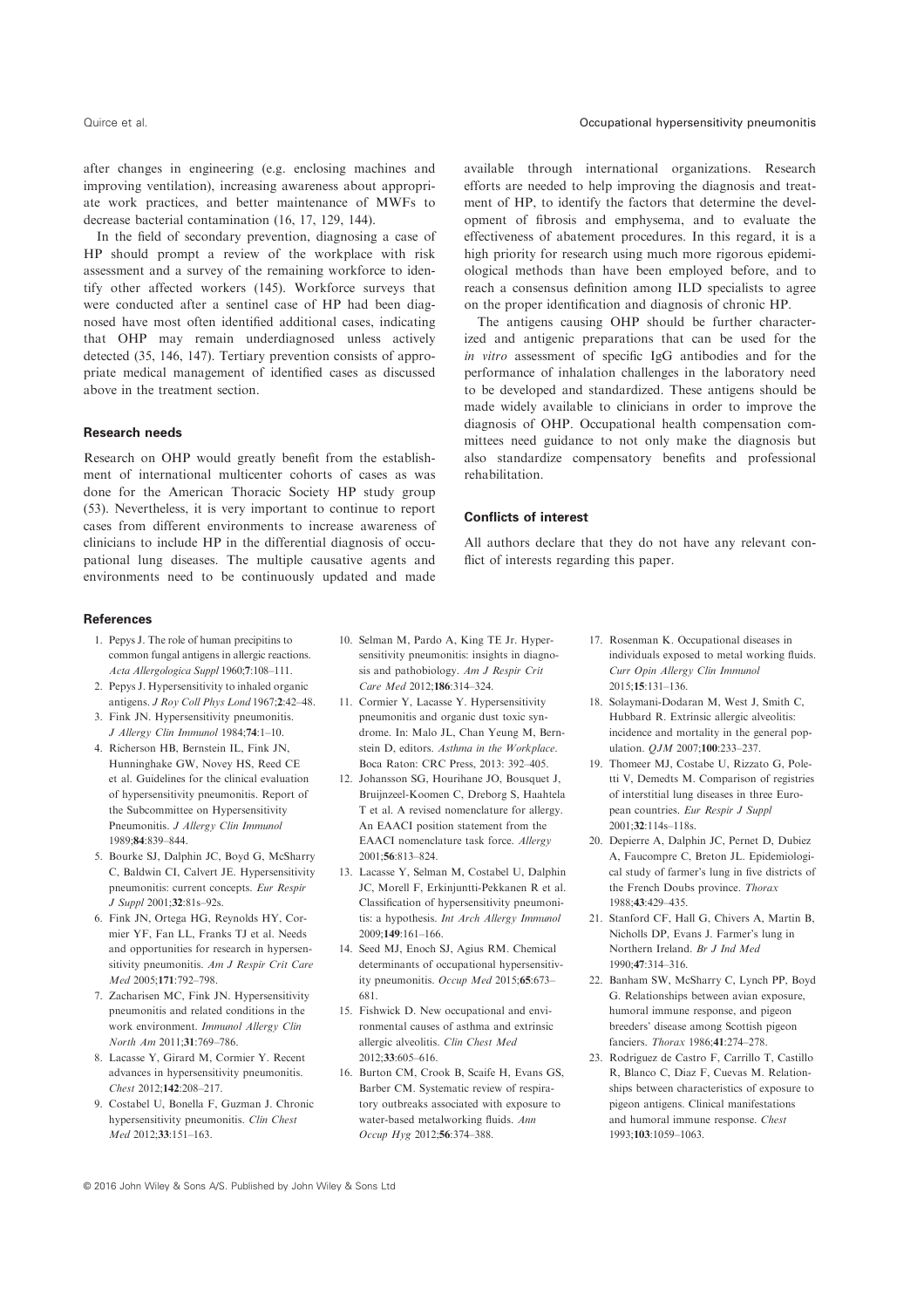- 24. Barber CM, Burton CM, Hendrick DJ Pickering CA, Robertson AS, Robertson W et al. Hypersensitivity pneumonitis in workers exposed to metalworking fluids. Am J Ind Med 2014;57:872–880.
- 25. Terho EO, Vohlonen I, Husman K. Prevalence and incidence of chronic bronchitis and farmer's lung with respect to socioeconomic factors. Eur J Respir Dis Suppl 1987;152:29–36.
- 26. Dalphin JC, Debieuvre D, Pernet D, Maheu MF, Polio JC, Toson B et al. Prevalence and risk factors for chronic bronchitis and farmer's lung in French dairy farmers. Br J Ind Med 1993;50:941–944.
- 27. Hoppin JA, Umbach DM, Kullman GJ, Henneberger PK, London SJ, Alavanja MC et al. Pesticides and other agricultural factors associated with self-reported farmer's lung among farm residents in the Agricultural Health Study. Occup Environ Med 2007;64:334–341.
- 28. Malmberg P, Rask-Andersen A, Hoglund S, Kolmodin-Hedman B. Read Guernsey J. Incidence of organic dust toxic syndrome and allergic alveolitis in Swedish farmers. Int Arch Allergy Appl Immunol 1988;87:47– 54.
- 29. Terho EO, Heinonen OP, Lammi S. Incidence of farmer's lung leading to hospitalization and its relation to meteorological observations in Finland. Acta Med Scand 1983;213:295–298.
- 30. Huuskonen MS, Husman K, Jarvisalo J, Korhonen O, Kotimaa M, Kuusela T et al. Extrinsic allergic alveolitis in the tobacco industry. Br J Ind Med 1984;41:77–83.
- 31. Orriols R, Aliaga JL, Anto JM, Ferrer A, Hernandez A, Rodrigo MJ et al. High prevalence of mollusc shell hypersensitivity pneumonitis in nacre factory workers. Eur Respir J 1997;10:780–786.
- 32. Vandenplas O, Malo JL, Dugas M, Cartier A, Desjardins A, Levesque J et al. Hypersensitivity pneumonitis-like reaction among workers exposed to diphenylmethane diisocyanate (MDI). Am Rev Respir Dis 1993;147:338–346.
- 33. Baur X. Hypersensitivity pneumonitis (extrinsic allergic alveolitis) induced by isocyanates. J Allergy Clin Immunol 1995;95:1004–1010.
- 34. Banaszak EF, Thiede WH, Fink JN. Hypersensitivity pneumonitis due to contamination of an air conditioner.  $N$  *Engl* J Med 1970;283:271–276.
- 35. Rose CS, Martyny JW, Newman LS, Milton DK, King TE Jr, Beebe JL et al. "Lifeguard lung": endemic granulomatous pneumonitis in an indoor swimming pool. Am J Public Health 1998;88:1795–1800.
- 36. Grammer LC, Shaughnessy MA, Lowenthal M, Yarnold PR. Risk factors for

immunologically mediated respiratory disease from hexahydrophthalic anhydride. J Occup Med 1994;36:642–646.

- 37. Pronk A, Preller L, Raulf-Heimsoth M, Jonkers IC, Lammers JW, Wouters IM et al. Respiratory symptoms, sensitization, and exposure response relationships in spray painters exposed to isocyanates. Am J Respir Crit Care Med 2007;176:1090– 1097.
- 38. Malmberg P, Rask-Andersen A, Rosenhall L. Exposure to microorganisms associated with allergic alveolitis and febrile reactions to mold dust in farmers. Chest 1993;103:1202–1209.
- 39. Cormier Y, Tremblay GM, Fournier M, Israel-Assayag E. Long-term viral enhancement of lung response to Saccharopolyspora rectivirgula. Am J Respir Crit Care Med 1994;149:490–494.
- 40. Fogelmark B, Sjostrand M, Rylander R. Pulmonary inflammation induced by repeated inhalations of beta(1,3)-D-glucan and endotoxin. Int J Exp Pathol 1994;75:85–90.
- 41. Facco M, Semenzato G. Immunopathogenesis of hypersensitivity pneumonitis. In: Om P Sharma, editor. Hypersensitivity Pneumonitis. New Delhi: Jaypee Brothers Medical Publisher, 2013: 33–46.
- 42. Cormier Y, Belanger J, Laviolette M. Prognostic significance of bronchoalveolar lymphocytosis in farmer's lung. Am Rev Respir Dis 1987;135:692–695.
- 43. Couto M, Palmares C, Beltrao M, Neves S, Mota P, Morais A et al. Integrin  $\alpha \to \beta$  7 (CD103) expression in bronchoalveolar lymphocytes of patients with hypersensitivity pneumonitis. Int Arch Occup Environ Health 2015;88:167–173.
- 44. Girard M, Israel-Assayag E, Cormier Y. Impaired function of regulatory T-cells in hypersensitivity pneumonitis. Eur Respir J 2011;37:632–639.
- 45. Vogelmeier C, Krombach F, Munzing S, Konig G, Mazur G, Beinert T et al. Activation of blood neutrophils in acute episodes of farmer's lung. Am Rev Respir Dis 1993;148:396–400.
- 46. Girard M, Israel-Assayag E, Cormier Y. Mature CD11c(+) cells are enhanced in hypersensitivity pneumonitis. Eur Respir J 2009;34:749–756.
- 47. Burrell R, Rylander R. A critical review of the role of precipitins in hypersensitivity pneumonitis. Eur J Respir Dis 1981;62:332– 343.
- 48. Cormier Y, Letourneau L, Racine G. Significance of precipitins and asymptomatic lymphocytic alveolitis: a 20-yr follow-up. Eur Respir J 2004;23:523–525.
- 49. Garcia de Alba C, Buendia-Roldan I, Salgado A, Becerril C, Ramirez R, Gonzalez

Y et al. Fibrocytes contribute to inflammation and fibrosis in chronic hypersensitivity pneumonitis through paracrine effects. Am J Respir Crit Care Med 2015;191:427–436.

- 50. Simonian PL, Roark CL, Wehrmann F, Lanham AK, Diaz del Valle F, Born WK et al. Th17-polarized immune response in a murine model of hypersensitivity pneumonitis and lung fibrosis. J Immunol 2009;182:657–665.
- 51. Willems S, Verleden SE, Vanaudenaerde BM, Wynants M, Dooms C, Yserbyt J et al. Multiplex protein profiling of bronchoalveolar lavage in idiopathic pulmonary fibrosis and hypersensitivity pneumonitis. Ann Thorac Med 2013;8:38–45.
- 52. Flaherty KR, King TE Jr, Raghu G, Lynch JP III, Colby TV, Travis WD et al. Idiopathic interstitial pneumonia: what is the effect of a multidisciplinary approach to diagnosis? Am J Respir Crit Care Med 2004;170:904–910.
- 53. Lacasse Y, Selman M, Costabel U, Dalphin JC, Ando M, Morell F et al. Clinical diagnosis of hypersensitivity pneumonitis. Am J Respir Crit Care Med 2003;168:952–958.
- 54. Kern RM, Singer JP, Koth L, Mooney J, Golden J, Hays S et al. Lung transplantation for hypersensitivity pneumonitis. Chest 2015;147:1558–1565.
- 55. Hanak V, Golbin JM, Ryu JH. Causes and presenting features in 85 consecutive patients with hypersensitivity pneumonitis. Mayo Clin Proc 2007;82:812–816.
- 56. Morell F, Roger A, Reyes L, Cruz MJ, Murio C, Munoz X. Bird fancier's lung: a series of 86 patients. Medicine 2008;87:110– 130.
- 57. de Gracia J, Morell F, Bofill JM, Curull V, Orriols R. Time of exposure as a prognostic factor in avian hypersensitivity pneumonitis. Respir Med 1989;83:139–143.
- 58. Erkinjuntti-Pekkanen R, Kokkarinen JI, Tukiainen HO, Pekkanen J, Husman K, Terho EO. Long-term outcome of pulmonary function in farmer's lung: a 14 year follow-up with matched controls. Eur Respir J 1997;10:2046–2050.
- 59. Hansell DM, Moskovic E. High-resolution computed tomography in extrinsic allergic alveolitis. Clin Radiol 1991;43:8–12.
- 60. Lynch DA, Rose CS, Way D, King TE Jr. Hypersensitivity pneumonitis: sensitivity of high-resolution CT in a population-based study. AJR Am J Roentgenol 1992;159:469– 472.
- 61. Remy-Jardin M, Remy J, Wallaert B, Muller NL. Subacute and chronic bird breeder hypersensitivity pneumonitis: sequential evaluation with CT and correlation with lung function tests and bronchoalveolar lavage. Radiology 1993;189:111–118.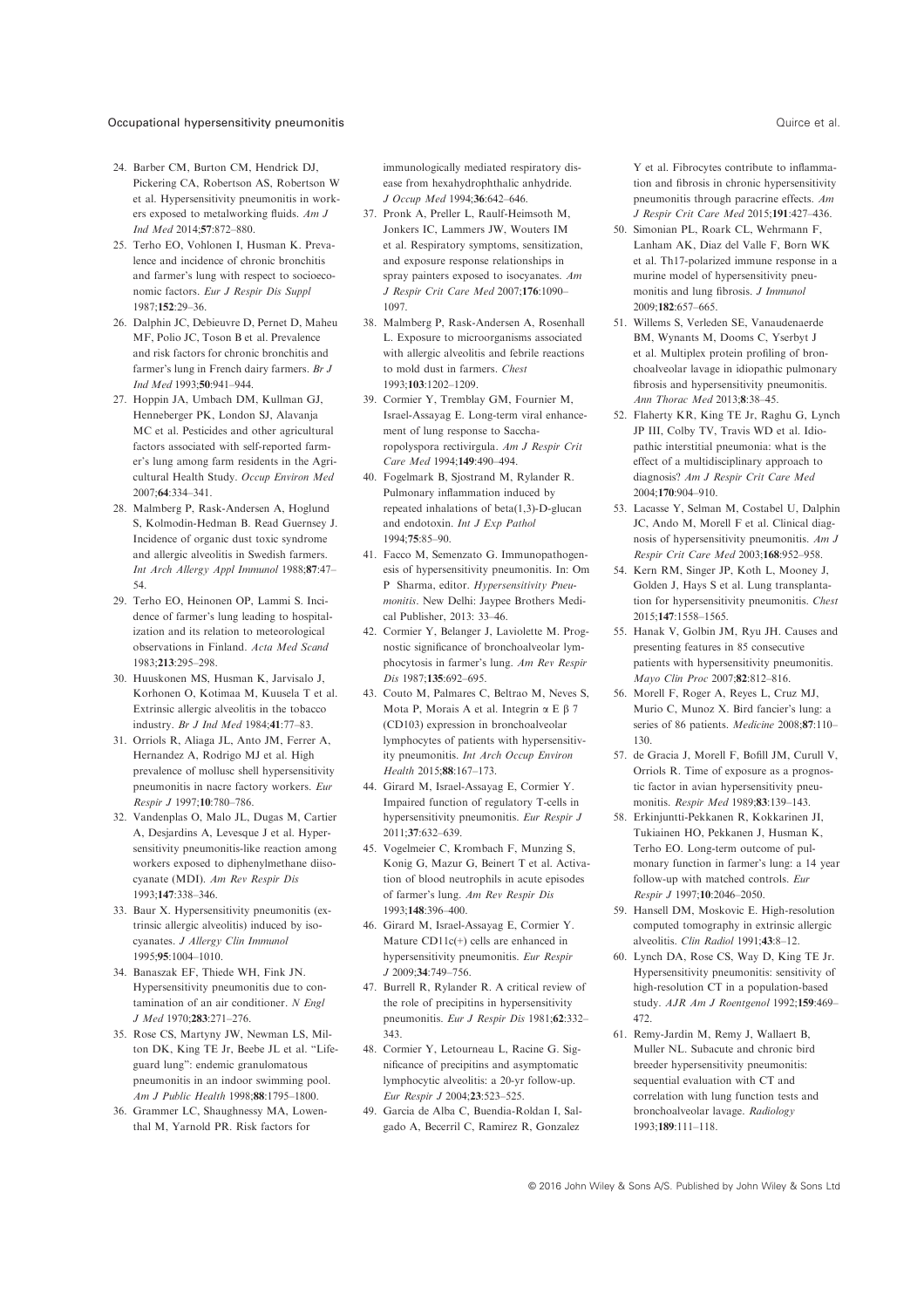- 62. Hansell DM, Wells AU, Padley SP, Muller NL. Hypersensitivity pneumonitis: correlation of individual CT patterns with functional abnormalities. Radiology 1996;199:123–128.
- 63. Cormier Y, Brown M, Worthy S, Racine G, Muller NL. High-resolution computed tomographic characteristics in acute farmer's lung and in its follow-up. Eur Respir J 2000;16:56–60.
- 64. Malinen AP, Erkinjuntti-Pekkanen RA, Partanen PL, Rytkonen HT, Vanninen RL. Long-term sequelae of Farmer's lung disease in HRCT: a 14-year follow-up study of 88 patients and 83 matched control farmers. Eur Radiol 2003;13:2212–2221.
- 65. Hartman TE, Jensen E, Tazelaar HD, Hanak V, Ryu JH. CT findings of granulomatous pneumonitis secondary to Mycobacterium avium-intracellulare inhalation: "hot tub lung". AJR Am J Roentgenol 2007;188:1050–1053.
- 66. Silva CI, Muller NL, Lynch DA, Curran-Everett D, Brown KK, Lee KS et al. Chronic hypersensitivity pneumonitis: differentiation from idiopathic pulmonary fibrosis and nonspecific interstitial pneumonia by using thin-section CT. Radiology 2008;246:288–297.
- 67. Tateishi T, Ohtani Y, Takemura T, Akashi T, Miyazaki Y, Inase N et al. Serial highresolution computed tomography findings of acute and chronic hypersensitivity pneumonitis induced by avian antigen. J Comput Assist Tomogr 2011;35:272–279.
- 68. Franquet T, Hansell DM, Senbanjo T, Remy-Jardin M, Muller NL. Lung cysts in subacute hypersensitivity pneumonitis. J Comput Assist Tomogr 2003;27:475–478.
- 69. Lalancette M, Carrier G, Laviolette M, Ferland S, Rodrique J, Begin R et al. Farmer's lung. Long-term outcome and lack of predictive value of bronchoalveolar lavage fibrosing factors. Am Rev Respir Dis 1993;148:216–221.
- 70. Erkinjuntti-Pekkanen R, Rytkonen H, Kokkarinen JI, Tukiainen HO, Partanen K, Terho EO. Long-term risk of emphysema in patients with farmer's lung and matched control farmers. Am J Respir Crit Care Med 1998;158:662–665.
- 71. Raulf M, Buters J, Chapman M, Cecchi L, de Blay F, Doekes G et al. Monitoring of occupational and environmental aeroallergens– EAACI Position Paper. Concerted action of the EAACI IG Occupational Allergy and Aerobiology & Air Pollution. Allergy 2014;69:1280–1299.
- 72. Merget R, Sander I, Ewig S, Sennekamp J, Bruening T. Consort hypersensitivity pneumonitis. Eur Respir J 2009;33:1223–1225.
- 73. Merget R, Sander I, van Kampen V, Raulf-Heimsoth M, Rabente T, Kolk A et al.

Hypersensitivity pneumonitis due to metalworking fluids: how to find the antigens. Adv Exp Med Biol 2013;788:335–340.

- 74. McSharry C, Dye GM, Ismail T, Anderson K, Spiers EM, Boyd G. Quantifying serum antibody in bird fanciers' hypersensitivity pneumonitis. BMC Pulm Med 2006;6:16.
- 75. Schmidt CD, Jensen RL, Christensen LT, Crapo RO, Davis JJ. Longitudinal pulmonary function changes in pigeon breeders. Chest 1988;93:359–363.
- 76. Nademi Z, Todryk S, Baldwin C. Characteristics of antibody responses in Pigeon Fanciers' Lung. Mol Immunol 2013;54:227–232.
- 77. Fenoglio CM, Reboux G, Sudre B, Mercier M, Roussel S, Cordier JF et al. Diagnostic value of serum precipitins to mould antigens in active hypersensitivity pneumonitis. Eur Respir J 2007;29:706–712.
- 78. van Toorenenbergen AW. Between-laboratory quality control of automated analysis of IgG antibodies against Aspergillus fumigatus. Diagn Microbiol Infect Dis 2012;74:278–281.
- 79. Crameri R, Garbani M, Rhyner C, Huitema C. Fungi: the neglected allergenic sources. Allergy 2014;69:176–185.
- 80. Koschel D, Lutzkendorf L, Wiedemann B, Hoffken G. Antigen-specific IgG antibodies in feather duvet lung. Eur J Clin Invest 2010;40:797–802.
- 81. Millon L, Roussel S, Rognon B, Quadroni M, Salamin K, Reboux G et al. Aspergillus species recombinant antigens for serodiagnosis of farmer's lung disease. J Allergy Clin Immunol 2012;130:803–805.
- 82. Sander I, Kespohl S, Merget R, Goldscheid N, Degens PO, Bruning T et al. A new method to bind allergens for the measurement of specific IgE antibodies. Int Arch Allergy Immunol 2005;136:39–44.
- 83. Rodrigo MJ, Postigo I, Wangensteen O, Guisantes JA, Martinez J. A new application of Streptavidin ImmunoCAP for measuring IgG antibodies against non-available commercial antigens. Clin Chim Acta 2010;411:1675–1678.
- 84. Suhara K, Miyazaki Y, Okamoto T, Yasui M, Tsuchiya K, Inase N. Utility of immunological tests for bird-related hypersensitivity pneumonitis. Respir Investig 2015;53:13–21.
- 85. Welker L, Jorres RA, Costabel U, Magnussen H. Predictive value of BAL cell differentials in the diagnosis of interstitial lung diseases. Eur Respir J 2004;24:1000– 1006.
- 86. Ohtani Y, Saiki S, Sumi Y, Inase N, Miyake S, Costabel U et al. Clinical features of recurrent and insidious chronic bird fancier's lung. Ann Allergy Asthma Immunol 2003;90:604–610.
- 87. Murayama J, Yoshizawa Y, Ohtsuka M, Hasegawa S. Lung fibrosis in hypersensitivity pneumonitis. Association with CD4+ but not CD8+ cell dominant alveolitis and insidious onset. Chest 1993;104:38–43.
- 88. Ando M, Konishi K, Yoneda R, Tamura M. Difference in the phenotypes of bronchoalveolar lavage lymphocytes in patients with summer-type hypersensitivity pneumonitis, farmer's lung, ventilation pneumonitis, and bird fancier's lung: report of a nationwide epidemiologic study in Japan. J Allergy Clin Immunol 1991;87:1002–1009.
- 89. Fournier E, Tonnel AB, Gosset P, Wallaert B, Ameisen JC, Voisin C. Early neutrophil alveolitis after antigen inhalation in hypersensitivity pneumonitis. Chest 1985;88:563–566.
- 90. Cormier Y, Belanger J, Tardif A, Leblanc P, Laviolette M. Relationships between radiographic change, pulmonary function, and bronchoalveolar lavage fluid lymphocytes in farmer's lung disease. Thorax 1986;41:28–33.
- 91. Lacasse Y, Fraser RS, Fournier M, Cormier Y. Diagnostic accuracy of transbronchial biopsy in acute farmer's lung disease. Chest 1997;112:1459–1465.
- 92. Casoni GL, Tomassetti S, Cavazza A, Colby TV, Dubini A, Ryu JH et al. Transbronchial lung cryobiopsy in the diagnosis of fibrotic interstitial lung diseases. PLoS One 2014;9:e86716.
- 93. Coleman A, Colby TV. Histologic diagnosis of extrinsic allergic alveolitis. Am J Surg Pathol 1988;12:514–518.
- 94. Ohtani Y, Saiki S, Kitaichi M, Usui Y, Inase N, Costabel U et al. Chronic bird fancier's lung: histopathological and clinical correlation. An application of the 2002 ATS/ERS consensus classification of the idiopathic interstitial pneumonias. Thorax 2005;60:665–671.
- 95. Churg A, Muller NL, Flint J, Wright JL. Chronic hypersensitivity pneumonitis. Am J Surg Pathol 2006;30:201–208.
- 96. Churg A, Sin DD, Everett D, Brown K, Cool C. Pathologic patterns and survival in chronic hypersensitivity pneumonitis. Am J Surg Pathol 2009;33:1765–1770.
- 97. Hendrick DJ, Marshall R, Faux JA, Krall JM. Positive "alveolar" responses to antigen inhalation provocation tests: their validity and recognition. Thorax 1980;35:415–427.
- 98. Ramirez-Venegas A, Sansores RH, Perez-Padilla R, Carrillo G, Selman M. Utility of a provocation test for diagnosis of chronic pigeon Breeder's disease. Am J Respir Crit Care Med 1998;158:862–869.
- 99. Ohtani Y, Kojima K, Sumi Y, Sawada M, Inase N, Miyake S et al. Inhalation provocation tests in chronic bird fancier's lung. Chest 2000;118:1382–1389.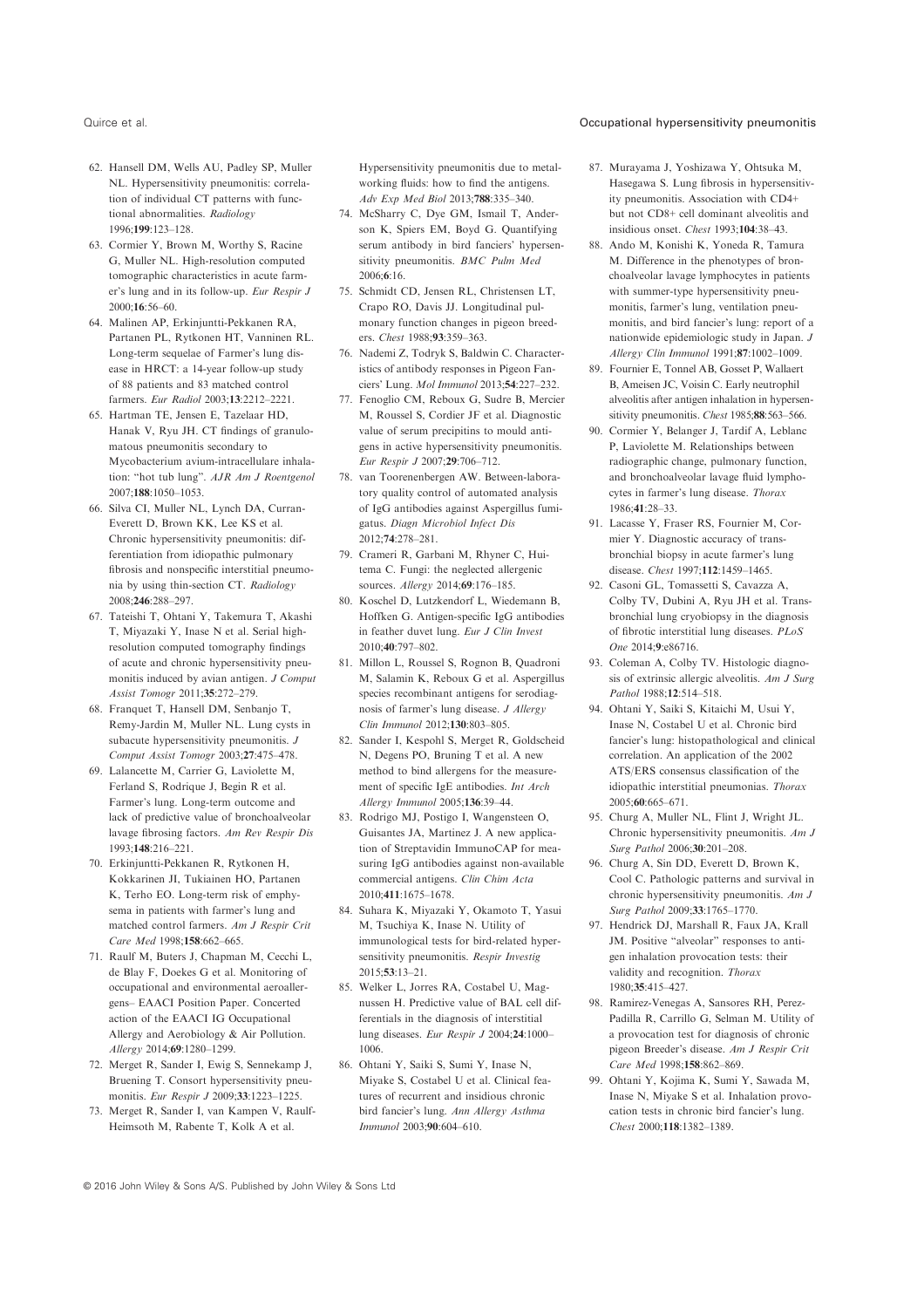#### **Occupational hypersensitivity pneumonitis Contract and Cuirce et al. Quirce et al. Quirce et al. Quirce et al.**

- 100. Munoz X, Sanchez-Ortiz M, Torres F, Villar A, Morell F, Cruz MJ. Diagnostic yield of specific inhalation challenge in hypersensitivity pneumonitis. Eur Respir J 2014;44:1658–1665.
- 101. Vandenplas O, Suojalehto H, Aasen TB, Baur X, Burge PS, de Blay F et al. Specific inhalation challenge in the diagnosis of occupational asthma: consensus statement. Eur Respir J 2014;43:1573–1587.
- 102. Munoz X, Morell F, Cruz MJ. The use of specific inhalation challenge in hypersensitivity pneumonitis. Curr Opin Allergy Clin Immunol 2013;13:151–158.
- 103. Ishizuka M, Miyazaki Y, Tateishi T, Tsutsui T, Tsuchiya K, Inase N. Validation of inhalation provocation test in chronic birdrelated hypersensitivity pneumonitis and new prediction score. Ann Am Thorac Soc 2015;12:167–173.
- 104. Tsutsui T, Miyazaki Y, Okamoto T, Tateishi T, Furusawa H, Tsuchiya K et al. Antigen avoidance tests for diagnosis of chronic hypersensitivity pneumonitis. Respir Investig 2015;53:217–224.
- 105. Terho EO. Diagnostic criteria for farmer's lung disease. Am J Ind Med 1986;10:329.
- 106. Cormier Y, Lacasse Y. Keys to the diagnosis of hypersensitivity pneumonitis: the role of serum precipitins, lung biopsy, and highresolution computed tomography. Clin Pulm Med 1996;3:72–77.
- 107. Schuyler M, Cormier Y. The diagnosis of hypersensitivity pneumonitis. Chest 1997;111:534–536.
- 108. Yoshizawa Y, Ohtani Y, Hayakawa H, Sato A, Suga M, Ando M. Chronic hypersensitivity pneumonitis in Japan: a nationwide epidemiologic survey. J Allergy Clin Immunol 1999;103: 315–320.
- 109. Hodgson M. Indoor environmental exposures and symptoms. Environ Health Perspect 2002;110(Suppl 4):663–667.
- 110. Raghu G, Collard HR, Egan JJ, Martinez FJ, Behr J, Brown KK et al. An official ATS/ERS/JRS/ALAT statement: idiopathic pulmonary fibrosis: evidence-based guidelines for diagnosis and management. Am J Respir Crit Care Med 2011;183:788–824.
- 111. Morell F, Villar A, Montero MA, Munoz X, Colby TV, Pipvath S et al. Chronic hypersensitivity pneumonitis in patients diagnosed with idiopathic pulmonary fibrosis: a prospective case-cohort study. Lancet Respir Med 2013;1:685–694.
- 112. Ohshimo S, Bonella F, Cui A, Beume M, Kohno N, Guzman J et al. Significance of bronchoalveolar lavage for the diagnosis of idiopathic pulmonary fibrosis. Am J Respir Crit Care Med 2009;179:1043–1047.
- 113. Guilleminault L, Saint-Hilaire A, Favelle O, Caille A, Boissinot E, Henriet AC et al. Can exhaled nitric oxide differentiate causes of pulmonary fibrosis? Respir Med 2013;107:1789–1796.
- 114. Vourlekis JS, Schwarz MI, Cool CD, Tuder RM, King TE, Brown KK. Nonspecific interstitial pneumonitis as the sole histologic expression of hypersensitivity pneumonitis. Am J Med 2002;112:490–493.
- 115. Balmes JR, Abraham JL, Dweik RA, Fireman E. Fontenot AP, Maier LA et al. An official American Thoracic Society statement: diagnosis and management of beryllium sensitivity and chronic beryllium disease. Am J Respir Crit Care Med 2014;190:e34–59.
- 116. Zacharisen MC, Schlueter DP, Kurup VP, Fink JN. The long-term outcome in acute, subacute, and chronic forms of pigeon breeder's disease hypersensitivity pneumonitis. Ann Allergy Asthma Immunol 2002;88:175–182.
- 117. Kokkarinen JI, Tukiainen HO, Terho EO. Effect of corticosteroid treatment on the recovery of pulmonary function in farmer's lung. Am Rev Respir Dis 1992;145:3–5.
- 118. Tsushima K, Furuya S, Yoshikawa S, Yasuo M, Yamazaki Y, Koizumi T et al. Therapeutic effects for hypersensitivity pneumonitis induced by Japanese mushroom (Bunashimeji). Am J Ind Med 2006;49:826–835.
- 119. Ohshimo S, Bonella F, Guzman J, Costabel U. Hypersensitivity pneumonitis. Immunol Allergy Clin North Am 2012;32:537–556.
- 120. Kokkarinen JI, Tukiainen HO, Terho EO. Recovery of pulmonary function in farmer's lung. A five-year follow-up study. Am Rev Respir Dis 1993;147:793–796.
- 121. Tanaka H, Tsunematsu K, Nakamura N, Suzuki K, Tanaka N, Takeya I et al. Successful treatment of hypersensitivity pneumonitis caused by Grifola frondosa (Maitake) mushroom using a HFA-BDP extra-fine aerosol. Intern Med 2004;43:737–740.
- 122. Lota HK, Keir GJ, Hansell DM, Nicholson AG, Maher TM, Wells AU et al. Novel use of rituximab in hypersensitivity pneumonitis refractory to conventional treatment. Thorax 2013;68:780–781.
- 123. McSharry C. B lymphocytes in allergic alveolitis. Clin Exp Allergy 2003;33:159– 162.
- 124. Tsutsui T, Miyazaki Y, Kuramochi J, Uchida K, Eishi Y, Inase N. The amount of avian antigen in household dust predicts the prognosis of chronic bird-related hypersensitivity pneumonitis. Ann Am Thorac Soc 2015;12:1013-1021.
- 125. Faerden K, Lund MB, Mogens Aalokken T, Eduard W, Sostrand P, Langard S et al. Hypersensitivity pneumonitis in a cluster of

sawmill workers: a 10-year follow-up of exposure, symptoms, and lung function. Int J Occup Environ Health 2014;20:167–173.

- 126. Hendrick DJ, Marshall R, Faux JA, Krall JM. Protective value of dust respirators in extrinsic allergic alveolitis: clinical assessment using inhalation provocation tests. Thorax 1981;36:917–921.
- 127. Muller-Wening D, Repp H. Investigation on the protective value of breathing masks in farmer's lung using an inhalation provocation test.  $Check 1989.95:100-105.$
- 128. Anderson K, Walker A, Boyd G. The longterm effect of a positive pressure respirator on the specific antibody response in pigeon breeders. Clin Exp Allergy 1989;19: 45–49.
- 129. Bracker A, Storey E, Yang C, Hodgson MJ. An outbreak of hypersensitivity pneumonitis at a metalworking plant: a longitudinal assessment of intervention effectiveness. Appl Occup Environ Hyg 2003;18:96–108.
- 130. Perez-Padilla R, Salas J, Chapela R, Sanchez M, Carrillo G, Perez R et al. Mortality in Mexican patients with chronic pigeon breeder's lung compared with those with usual interstitial pneumonia. Am Rev Respir Dis 1993;148:49–53.
- 131. Kokkarinen J, Tukiainen H, Terho EO. Mortality due to farmer's lung in Finland.  $Check 1994:106:509-512$
- 132. Fernandez Perez ER, Swigris JJ, Forssen AV, Tourin O, Solomon JJ, Huie TJ et al. Identifying an inciting antigen is associated with improved survival in patients with chronic hypersensitivity pneumonitis. Chest 2013;144:1644–1651.
- 133. Ohtsuka Y, Munakata M, Tanimura K, Ukita H, Kusaka H, Masaki Y et al. Smoking promotes insidious and chronic farmer's lung disease, and deteriorates the clinical outcome. Intern Med 1995;34:966-971.
- 134. Braun SR, doPico GA, Tsiatis A, Horvath E, Dickie HA, Rankin J. Farmer's lung disease: long-term clinical and physiologic outcome. Am Rev Respir Dis 1979;119:185– 191.
- 135. Hanak V, Golbin JM, Hartman TE, Ryu JH. High-resolution CT findings of parenchymal fibrosis correlate with prognosis in hypersensitivity pneumonitis. Chest 2008;134:133–138.
- 136. Mooney JJ, Elicker BM, Urbania TH, Agarwal MR, Ryerson CJ, Nguyen ML et al. Radiographic fibrosis score predicts survival in hypersensitivity pneumonitis. Chest 2013;144:586–592.
- 137. Vourlekis JS, Schwarz MI, Cherniack RM, Curran-Everett D, Cool CD, Tuder RM et al. The effect of pulmonary fibrosis on survival in patients with hypersensi-

© 2016 John Wiley & Sons A/S. Published by John Wiley & Sons Ltd